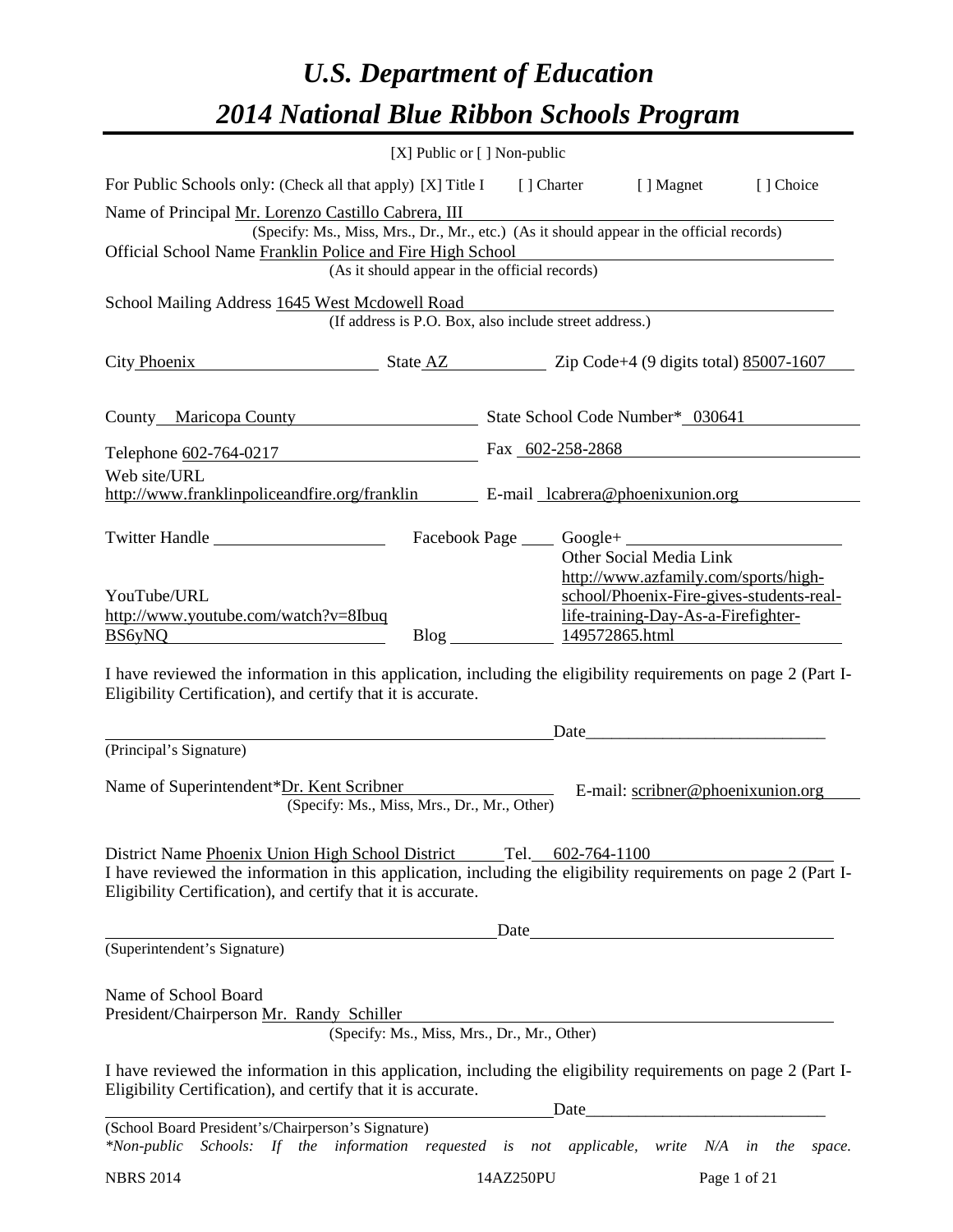#### **Include this page in the school's application as page 2.**

The signatures on the first page of this application (cover page) certify that each of the statements below concerning the school's eligibility and compliance with U.S. Department of Education, Office for Civil Rights (OCR) requirements is true and correct.

- 1. The school configuration includes one or more of grades K-12. (Schools on the same campus with one principal, even a K-12 school, must apply as an entire school.)
- 2. The school has made its Annual Measurable Objectives (AMOs) or Adequate Yearly Progress (AYP) each year for the past two years and has not been identified by the state as "persistently dangerous" within the last two years.
- 3. To meet final eligibility, a public school must meet the state's AMOs or AYP requirements in the 2013-2014 school year and be certified by the state representative. Any status appeals must be resolved at least two weeks before the awards ceremony for the school to receive the award.
- 4. If the school includes grades 7 or higher, the school must have foreign language as a part of its curriculum.
- 5. The school has been in existence for five full years, that is, from at least September 2008 and each tested grade must have been part of the school for the past three years.
- 6. The nominated school has not received the National Blue Ribbon Schools award in the past five years: 2009, 2010, 2011, 2012, or 2013.
- 7. The nominated school has no history of testing irregularities, nor have charges of irregularities been brought against the school at the time of nomination. The U.S. Department of Education reserves the right to disqualify a school's application and/or rescind a school's award if irregularities are later discovered and proven by the state.
- 8. The nominated school or district is not refusing Office of Civil Rights (OCR) access to information necessary to investigate a civil rights complaint or to conduct a district-wide compliance review.
- 9. The OCR has not issued a violation letter of findings to the school district concluding that the nominated school or the district as a whole has violated one or more of the civil rights statutes. A violation letter of findings will not be considered outstanding if OCR has accepted a corrective action plan from the district to remedy the violation.
- 10. The U.S. Department of Justice does not have a pending suit alleging that the nominated school or the school district as a whole has violated one or more of the civil rights statutes or the Constitution's equal protection clause.
- 11. There are no findings of violations of the Individuals with Disabilities Education Act in a U.S. Department of Education monitoring report that apply to the school or school district in question; or if there are such findings, the state or district has corrected, or agreed to correct, the findings.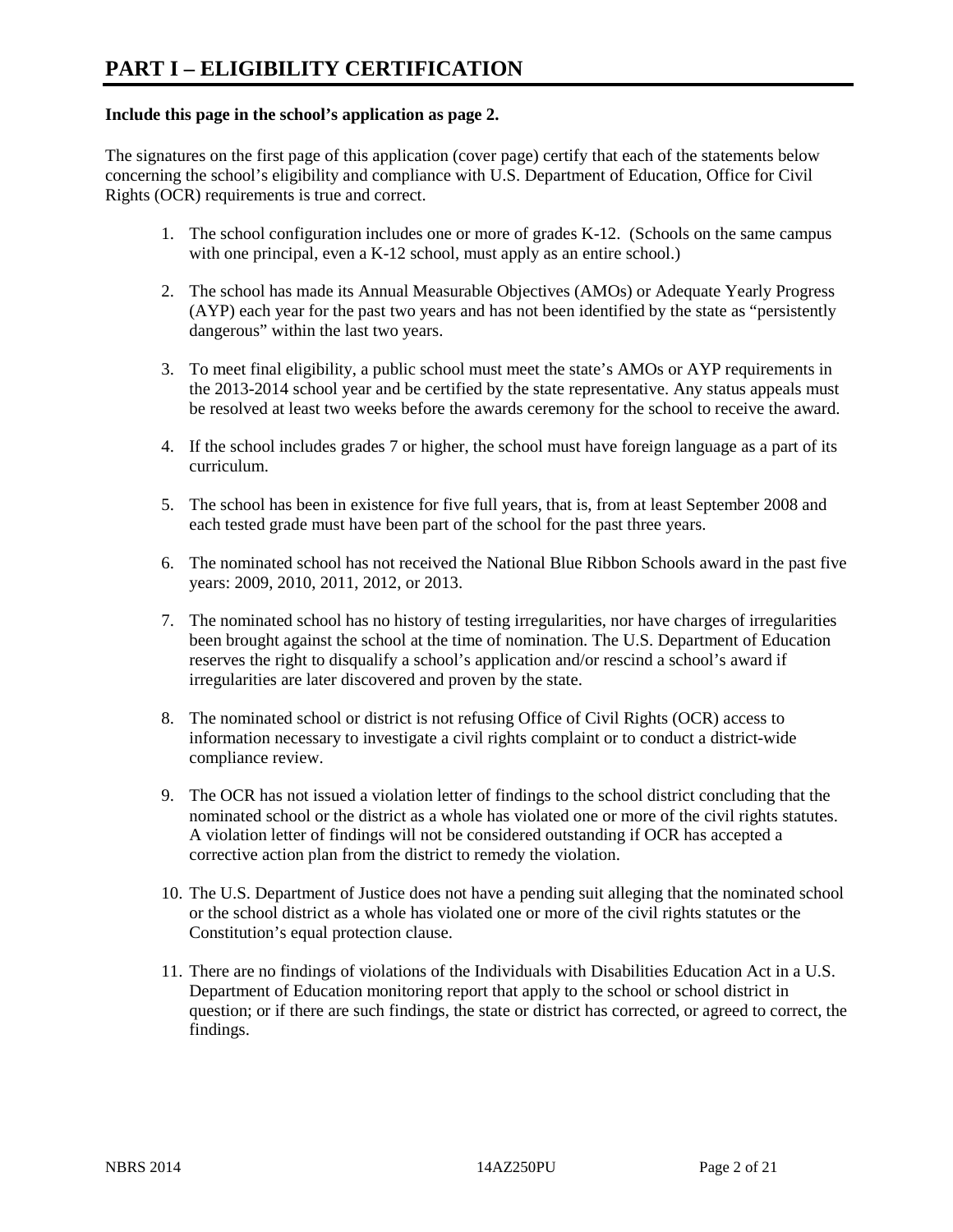# **PART II - DEMOGRAPHIC DATA**

#### **All data are the most recent year available.**

**DISTRICT** (Question 1 is not applicable to non-public schools)

| -1. | Number of schools in the district<br>(per district designation): | $\underline{0}$ Elementary schools (includes K-8)<br>0 Middle/Junior high schools |
|-----|------------------------------------------------------------------|-----------------------------------------------------------------------------------|
|     |                                                                  | 16 High schools                                                                   |
|     |                                                                  | $0 K-12$ schools                                                                  |

16 TOTAL

**SCHOOL** (To be completed by all schools)

- 2. Category that best describes the area where the school is located:
	- [X] Urban or large central city
	- [ ] Suburban with characteristics typical of an urban area
	- [ ] Suburban
	- [ ] Small city or town in a rural area
	- [ ] Rural
- 3. 3 Number of years the principal has been in her/his position at this school.
- 4. Number of students as of October 1 enrolled at each grade level or its equivalent in applying school:

| Grade                           | # of         | # of Females | <b>Grade Total</b> |
|---------------------------------|--------------|--------------|--------------------|
|                                 | <b>Males</b> |              |                    |
| <b>PreK</b>                     | 0            | 0            | 0                  |
| K                               | 0            | 0            | 0                  |
| $\mathbf{1}$                    | 0            | 0            | 0                  |
| $\overline{2}$                  | 0            | 0            | 0                  |
| 3                               | 0            | 0            | 0                  |
| 4                               | 0            | 0            | 0                  |
| 5                               | 0            | 0            | 0                  |
| 6                               | 0            | 0            | 0                  |
| 7                               | 0            | 0            | 0                  |
| 8                               | 0            | 0            | 0                  |
| 9                               | 53           | 39           | 92                 |
| 10                              | 44           | 33           | 77                 |
| 11                              | 41           | 32           | 73                 |
| 12                              | 37           | 28           | 65                 |
| <b>Total</b><br><b>Students</b> | 175          | 132          | 307                |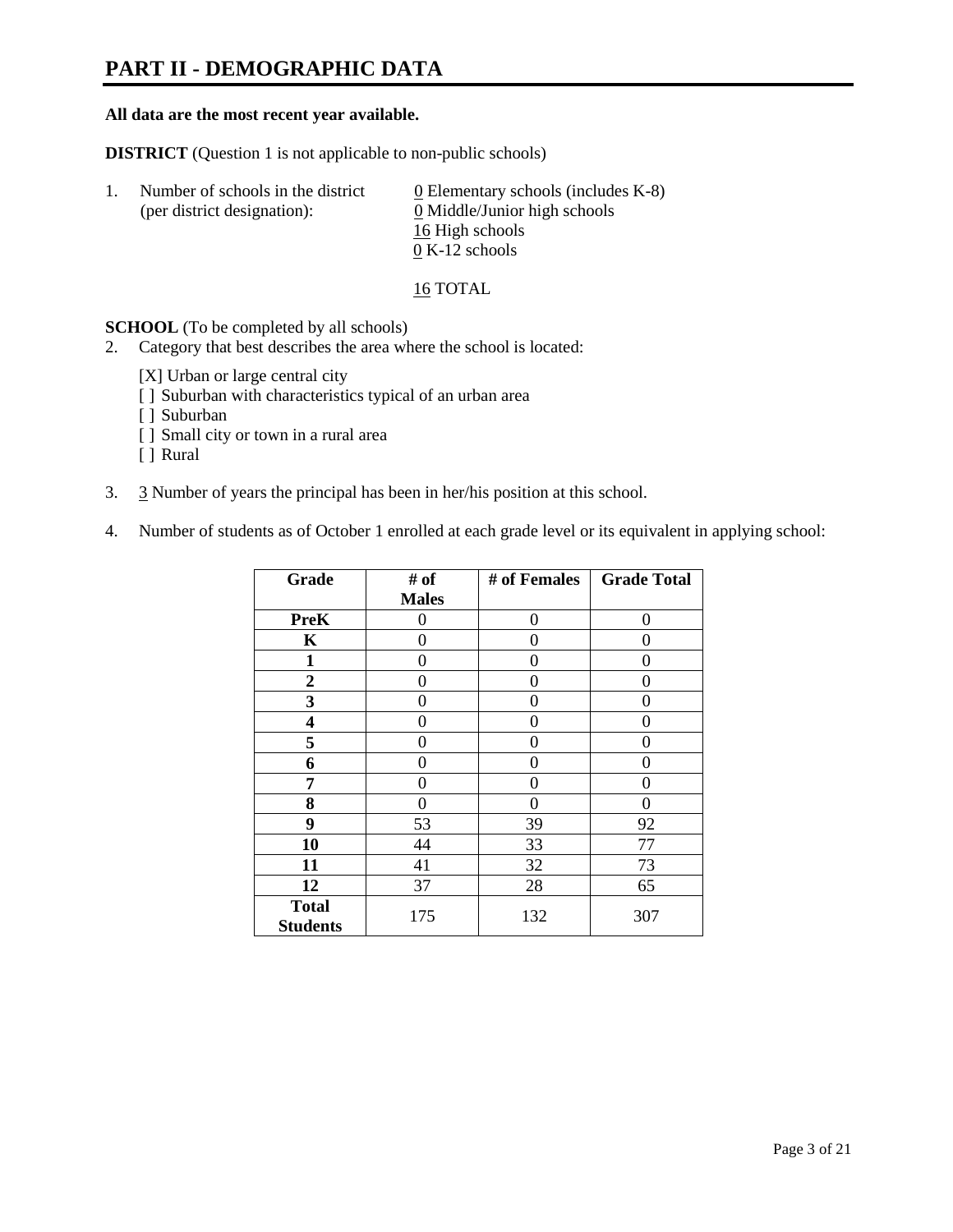the school: 0 % Asian

5. Racial/ethnic composition of  $1\%$  American Indian or Alaska Native 3 % Black or African American 86 % Hispanic or Latino 0 % Native Hawaiian or Other Pacific Islander 9 % White 1 % Two or more races **100 % Total** 

(Only these seven standard categories should be used to report the racial/ethnic composition of your school. The Final Guidance on Maintaining, Collecting, and Reporting Racial and Ethnic Data to the U.S. Department of Education published in the October 19, 2007 *Federal Register* provides definitions for each of the seven categories.)

6. Student turnover, or mobility rate, during the 2012 - 2013 year: 5%

This rate should be calculated using the grid below. The answer to (6) is the mobility rate.

| <b>Steps For Determining Mobility Rate</b>         | <b>Answer</b> |
|----------------------------------------------------|---------------|
| (1) Number of students who transferred to          |               |
| the school after October 1, 2012 until the         | 4             |
| end of the school year                             |               |
| (2) Number of students who transferred             |               |
| <i>from</i> the school after October 1, 2012 until | 10            |
| the end of the 2012-2013 school year               |               |
| (3) Total of all transferred students [sum of      | 14            |
| rows $(1)$ and $(2)$ ]                             |               |
| (4) Total number of students in the school as      | 307           |
| of October 1                                       |               |
| $(5)$ Total transferred students in row $(3)$      | 0.046         |
| divided by total students in row (4)               |               |
| $(6)$ Amount in row $(5)$ multiplied by 100        |               |

7. English Language Learners (ELL) in the school:  $1\%$ 

 4 Total number ELL Number of non-English languages represented:  $2$ Specify non-English languages: Spanish, Swahili

8. Students eligible for free/reduced-priced meals: 87 %

Total number students who qualify: 267

If this method is not an accurate estimate of the percentage of students from low-income families, or the school does not participate in the free and reduced-priced school meals program, supply an accurate estimate and explain how the school calculated this estimate.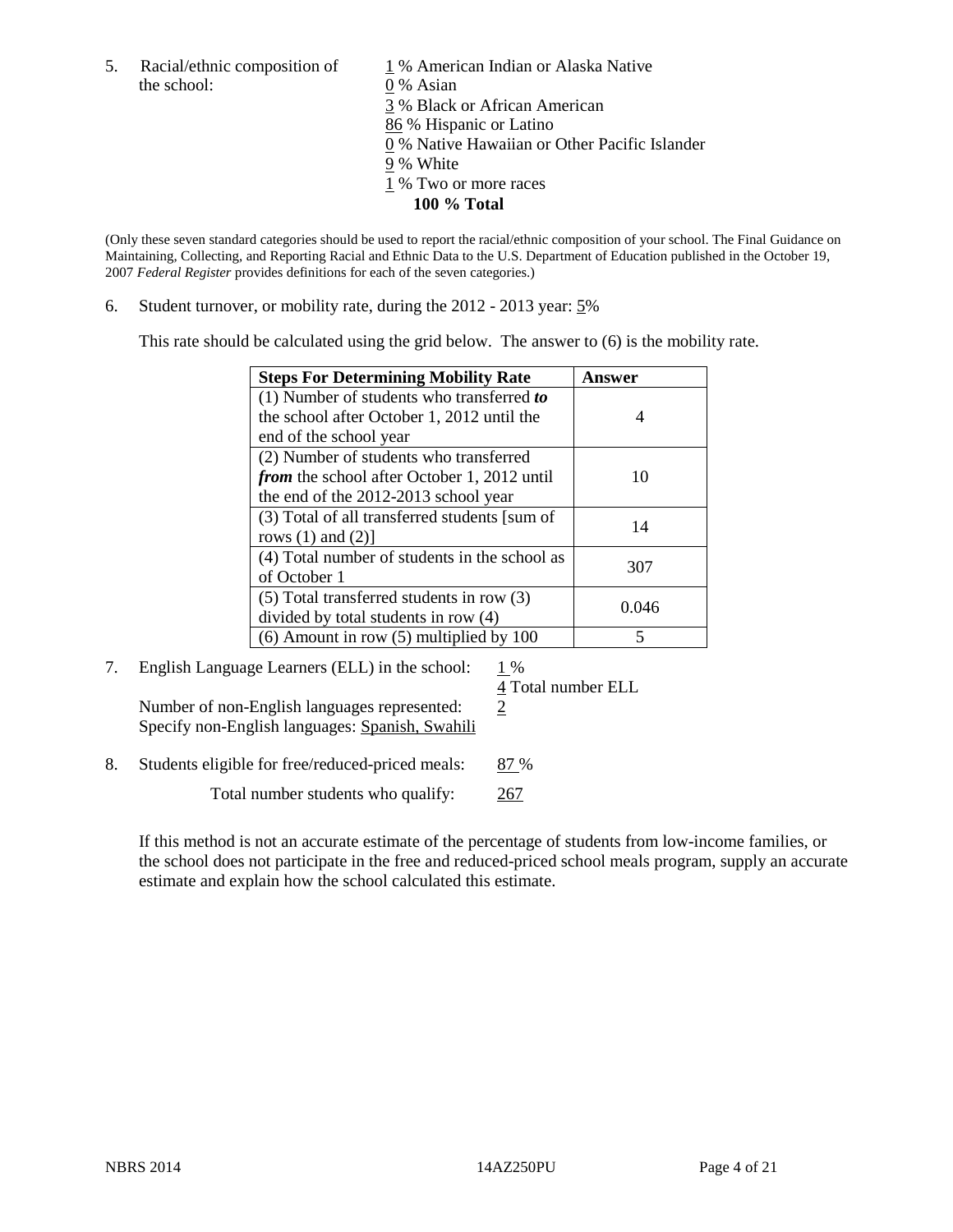12 Total number of students served

Indicate below the number of students with disabilities according to conditions designated in the Individuals with Disabilities Education Act. Do not add additional categories.

| 0 Autism                | 0 Orthopedic Impairment                 |
|-------------------------|-----------------------------------------|
| 0 Deafness              | 0 Other Health Impaired                 |
| 0 Deaf-Blindness        | 0 Specific Learning Disability          |
| 0 Emotional Disturbance | 12 Speech or Language Impairment        |
| 0 Hearing Impairment    | 0 Traumatic Brain Injury                |
| 0 Mental Retardation    | 0 Visual Impairment Including Blindness |
| 0 Multiple Disabilities | 0 Developmentally Delayed               |
|                         |                                         |

10. Use Full-Time Equivalents (FTEs), rounded to nearest whole numeral, to indicate the number of personnel in each of the categories below:

|                                       | <b>Number of Staff</b> |
|---------------------------------------|------------------------|
| Administrators                        |                        |
| Classroom teachers                    | 18                     |
| Resource teachers/specialists         |                        |
| e.g., reading, math, science, special |                        |
| education, enrichment, technology,    |                        |
| art, music, physical education, etc.  |                        |
| Paraprofessionals                     |                        |
| Student support personnel             |                        |
| e.g., guidance counselors, behavior   |                        |
| interventionists, mental/physical     |                        |
| health service providers,             | 2                      |
| psychologists, family engagement      |                        |
| liaisons, career/college attainment   |                        |
| coaches, etc.                         |                        |
|                                       |                        |

11. Average student-classroom teacher ratio, that is, the number of students in the school divided by the FTE of classroom teachers, e.g.,  $22:1 \qquad 17:1$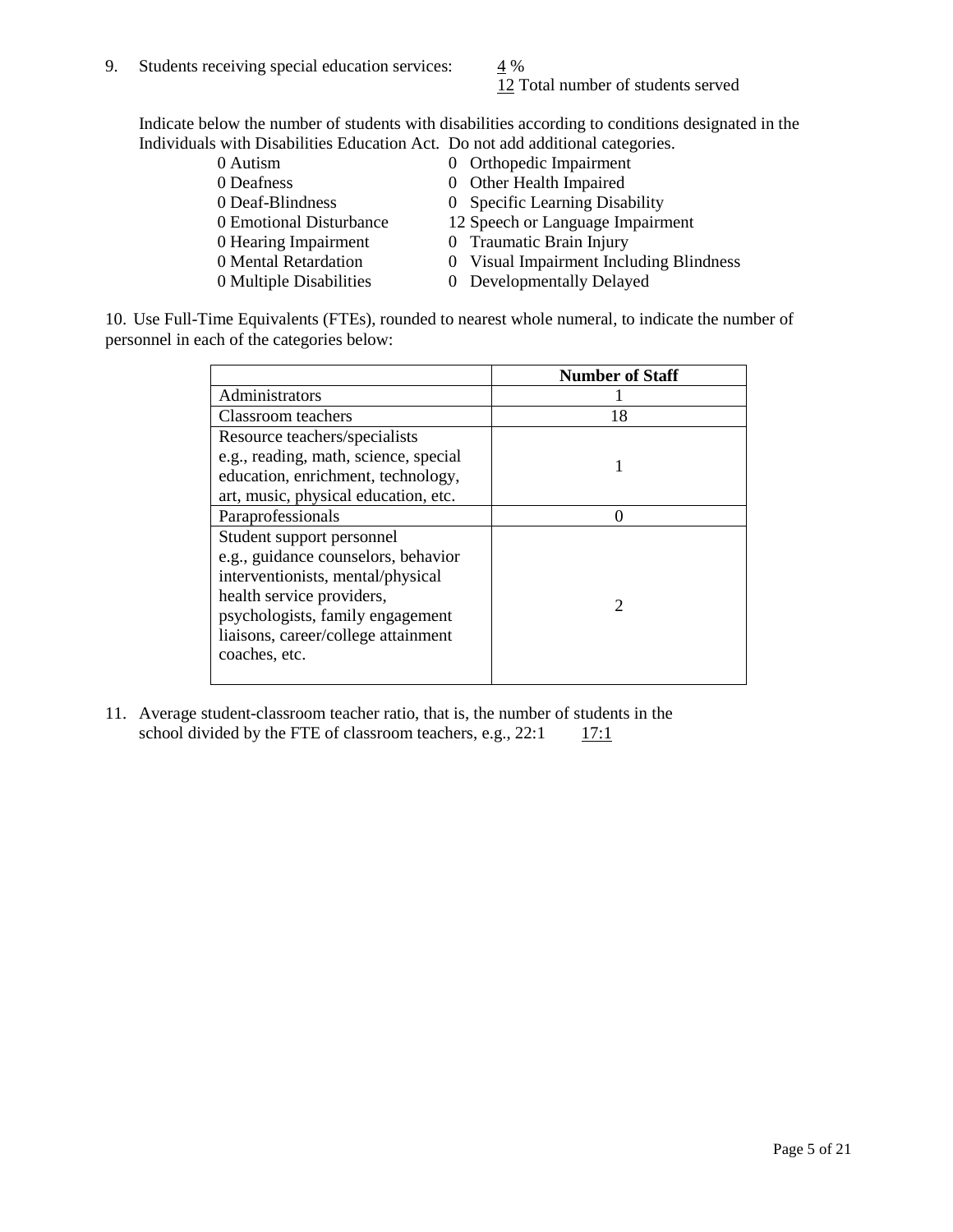12. Show daily student attendance rates. Only high schools need to supply yearly graduation rates.

| <b>Required Information</b> | 2012-2013 | 2011-2012 | 2010-2011 | 2009-2010 | 2008-2009 |
|-----------------------------|-----------|-----------|-----------|-----------|-----------|
| Daily student attendance    | 96%       | 96%       | 97%       | 98%       | 99%       |
| High school graduation rate | ว7%       | 98%       | 100%      | 0%        | 0%        |

#### 13. **For schools ending in grade 12 (high schools)**

Show percentages to indicate the post-secondary status of students who graduated in Spring 2013

| <b>Post-Secondary Status</b>                  |          |
|-----------------------------------------------|----------|
| Graduating class size                         | 63       |
| Enrolled in a 4-year college or university    | 23%      |
| Enrolled in a community college               | 52%      |
| Enrolled in career/technical training program | 0%       |
| Found employment                              | 8%       |
| Joined the military or other public service   | 17%      |
| <b>Other</b>                                  | $\gamma$ |

14. Indicate whether your school has previously received a National Blue Ribbon Schools award. Yes  $No \underline{X}$ 

If yes, select the year in which your school received the award.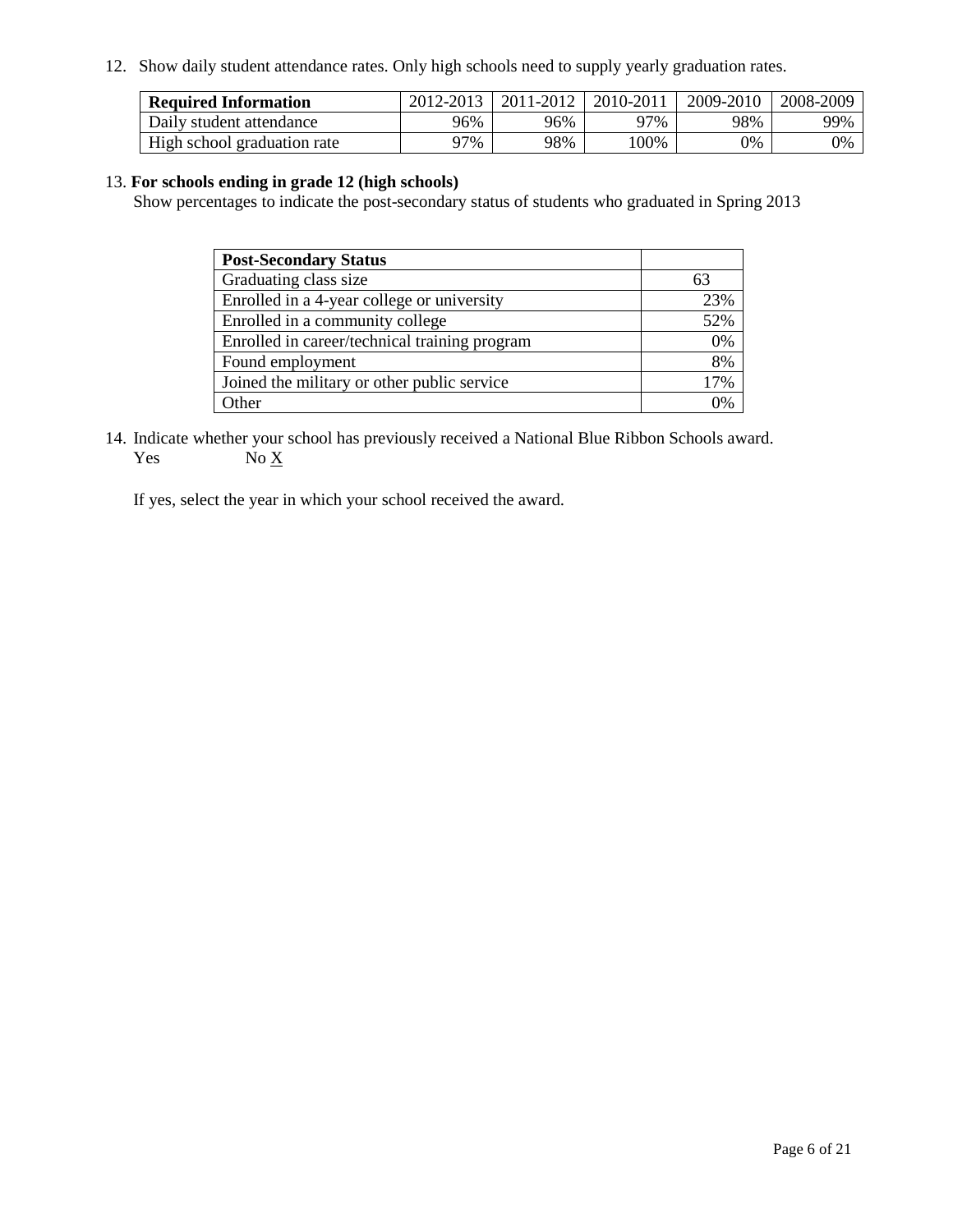# **PART III – SUMMARY**

Franklin Police and Fire High School opened its doors in the fall of 2007 and in 2011, we saw our first graduating class. We are the first of its kind in the nation to offer a rigorous college readiness curriculum with a public safety program. Our district's mission statement, "Preparing Every Student for Success in College, Career and Life" is mirrored in our own school's core beliefs and vision statement: "Through collaborative efforts among all stakeholders, Franklin Police and Fire High School will provide a model educational environment that promotes academic rigor, life-long learning, leadership and service in the community." Our students aspire to become public safety officers. We truly believe that all of our students are capable of success if given the opportunity, intervention, expectations and support.

As a public school of choice, students need to have a desire to serve in public safety. Our district's open enrollment policy allows all students to apply. Due to our limited space and resources, students must participate in a comprehensive admissions process to ensure success at Franklin.

As the only uniformed public school in our district, leadership skills permeate throughout the community. Enrolled students start with an orientation that introduces the core values of our school: "Respectful, Accountable and Responsible." Community service, leadership and civic engagement are an integral part of Franklin's cultural spirit. As future public safety officers, we require all students to complete a minimum of 100 hours of community service, collaboratively and individually. In building leadership skills within our community, students design, develop, and participate in programs that work with the following agencies: US Marshal's Office, Bureau of Land Management, Phoenix Police and Fire Departments, Scottsdale Police and Fire Departments, Arizona Department of Public Safety, Gila River Fire Department, Arizona Attorney General's Office, Be A Leader Foundation, Phoenix Union High School District Foundation and other local agencies.

Traditions are woven into our daily school routine. Each day begins and ends with a military style formation of all students and staff. Formation provides an opportunity to reinforce the three core values of Franklin. We provide focus for the day, recognize and celebrate accomplishments, as well as strengthen student accountability. These values and expectations resonate long after the school day has ended, as demonstrated by the positive community attention and collaboration that our school has garnered in our short time, which makes Franklin a sought-after community partner.

Since our inception, we have consistently grown, beginning with 101 students to our current enrollment of 307 students. During the course of our growth, we have achieved many milestones. Our greatest achievement has been our consistent success in literacy and numeracy which has brought much recognition. We have achieved distinction by the Arizona Business and Education Coalition as a Higher Performing School for 2012 and 2013. Franklin has earned an "A" rating from the Arizona Department of Education Accountability for the last three years since the origin of the letter grade system in 2010. We are a "Beat the Odds" Mentor School, administered by The Center for the Future of Arizona, to help mentor other schools in similar socio-economic areas to be their best.

For all public schools in Arizona, Franklin Police and Fire High School ranks in the top 5%. Franklin is also in the top 22% of all "A" rated schools in Arizona. Our meet and exceed rates on AIMS Math have increased from 58% in 2009 to 72% in 2013 which is well above the State of Arizona average of 61%. In Reading, our school scored 96% for 2013 while Arizona scored 83%. This is a significant increase from 63% in 2009, compared to the state of Arizona average of 75%. Our graduation rate has been 98% or above since our first class graduated in 2011, compared to the state average of 74.7% for 2013. While Franklin does not have enough students to meet the state categorization requirements for identifying subgroups (forty or more students in an identified area such as ELL, SPED, and ethnic groups), we seek to meet every student's needs. This includes targeting specific achievement gaps at the bottom quartile of every grade level. Additionally, we provide academic and emotional support in collaboration with parents to special education students as identified by their individual education plans. We also monitor the growth of English language learners for continued academic improvement in all of their core classes.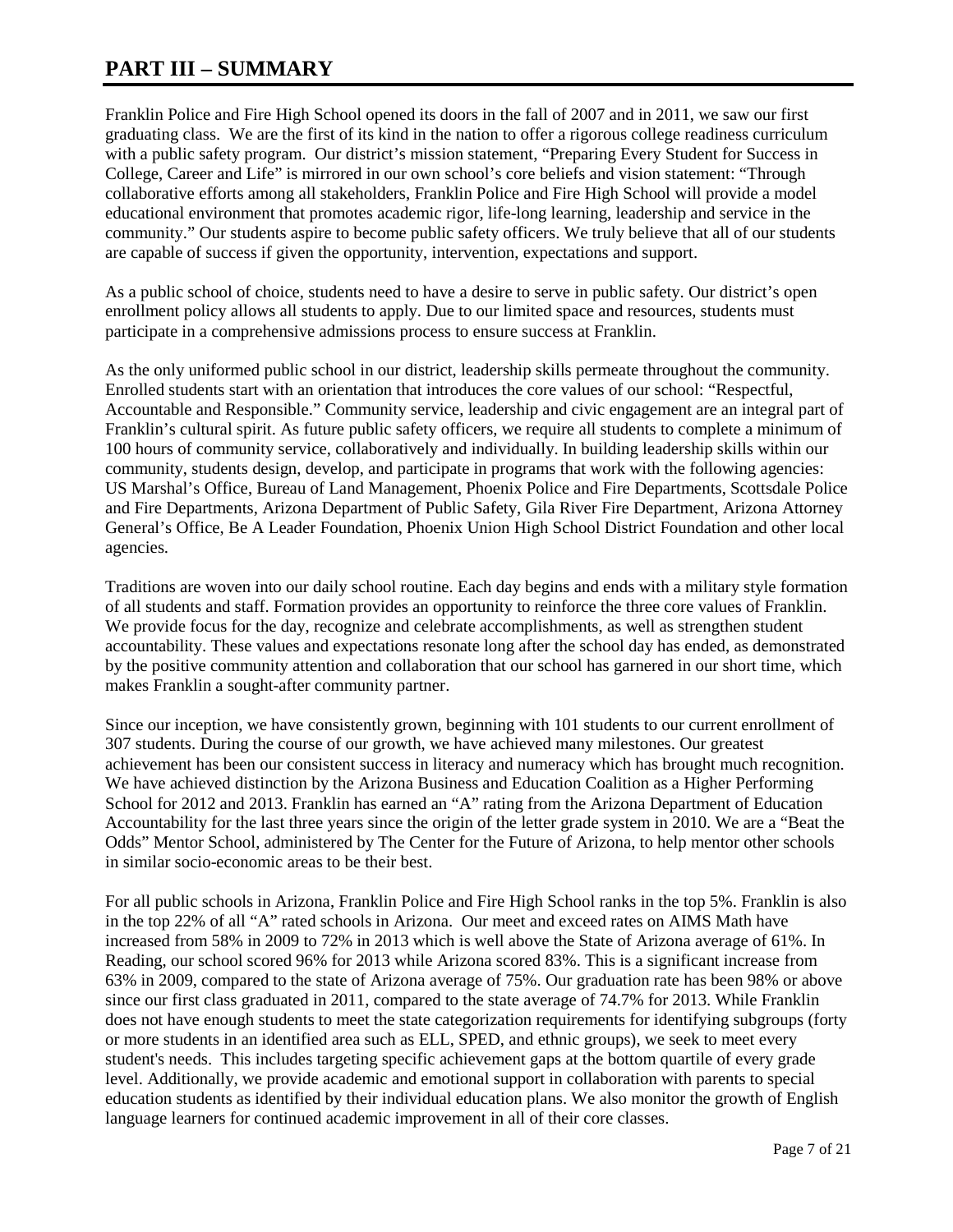None of our success would have happened without the passion and dedication of all of our stakeholders, specially our staff and parents. While we are pleased with what we have achieved so far, we are continually looking to improve. We strive to teach our students to be life-long learners, as we model that every day. We will continue to strive for student success as we believe that failure is not an option.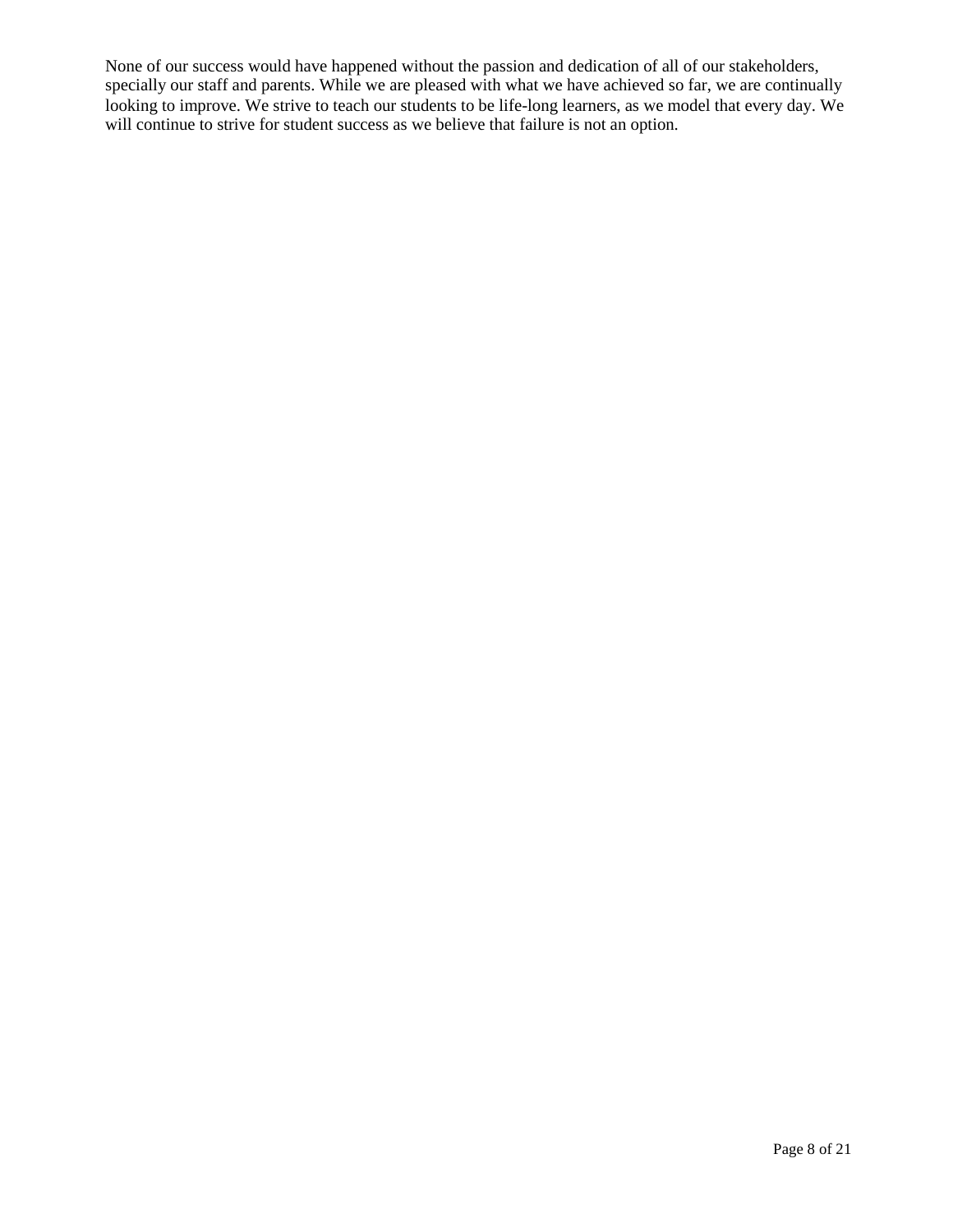#### **1. Assessment Results:**

a) Our state assessment, Arizona Instrument to Measure Standards (AIMS), has four proficiency levels: Falls Far Below, Approaches, Meets, and Exceeds. Meets and Exceeds are considered to be acceptable proficiency levels. Our school's AIMS state test scores have been improving since our school began taking the test in 2009. The meets plus exceeds percentages at Franklin are currently higher than the state's average in reading and math. In reading, students scored 96% while the state averaged 83%. Our students scored 73% in math, which is above the state average of 61%. Our math's meets plus exceeds percentage has seen a modest 13% increase from 2009 to 2013. Most notably, the meets plus exceeds percentage in reading has seen an increase of 36% from 2009 to 2013. The exceeds percentage in math significantly increased from 13% in 2009 to 21% in 2013. The state data shows students who meet or exceed on the test are performing at or above grade level. This data is important as it helps set goals as outlined in our Continuous Improvement Plan. This plan is set every year to measure students' annual academic growth in all areas tested on the AIMS as well as any future tests. By setting these goals, we are meeting the state and district expectations of meet or exceed on all measured areas. Our work is certainly not done. We strive to continue to provide interventions to help all of our students meet and exceed on AIMS. With strategic interventions we hope to continue to improve in all areas of AIMS. The growth between the Stanford 10 results and AIMS results have awarded us with the letter grade of an "A" three consecutive years since the inception of the letter grade accountability rating set forth by the Arizona Department of Education.

b) Since the first year we administered the AIMS in spring 2009, we have consistently tried to improve on our standardized test scores in a collaborative effort to help Franklin students succeed. The data in 2009- 2010 show that our proficiency rate was 53% in Math and 78% in reading. The following year we instituted a targeted AIMS prep for our students. This was primarily done in their English and math classes. In 2010- 2011, we saw a disappointing drop in math scores statewide, due to a statewide change in the Math AIMS exam. As a result of these scores, Franklin strategically decided to add an advisory class to the master schedule as a much needed intervention for all students.

During this advisory period, we focused on students who would be taking the test for the first time, and assisted students attempting to exceed or pass the test. An AIMS diagnostic pretests was used to help identify specific strands and standards for each student. During this advisory class, students were prescribed specific math, reading and writing interventions. Essentially, all students preparing for the AIMS exams were given an individualized testing plan that focused on specific standard deficiencies.

As a result of these interventions, particularly in math, we have seen a 20% increase in our math scores from 2011 to 2012. We catapulted from 47% in 2011 to 67% in 2012 and leaped 6% in 2013 with a passing percentage of 73%. We are aiming for a 10% increase in our math scores this year. Our students are currently preparing for the up coming Math AIMS exam in April. In short, we have added to our arsenal of interventions from AIMS prep in English and math classes in 2011 with an advisory class, after school interventions, Saturday school sessions in 2012, 2013 and 2014,and three days of Math AIMS interventions during Spring break for the 2014 Math AIMS exam. The Sophomore Math teacher as well as the Math Instructional Leader continue to work on adding differentiated after school and Saturday school interventions as well as using differentiated technology like Laurus Math, E2020, Promethean clickers, SMART boards, document cameras, TI 84s and Nspires to help bridge the achievement gaps of our students. In our mission to prepare students for success, we have added AVID Math interventions with the help of AVID math tutors and AVID reading tutors to help students build upon their success. Each year we aim to find new ways to help our students succeed.

Furthermore, we have solicited parent involvement by hosting parent meetings and by sending home communications stressing the importance of attendance in class, the Saturday school interventions, and after school tutoring. The English teachers, especially the Sophomore English Language Arts teacher, the Reading Teacher and Reading Specialist, work together to create and improve interventions. Due to these interventions, our AIMS reading scores have seen a 36% increase from 60% in 2009 to 96% in 2013. Our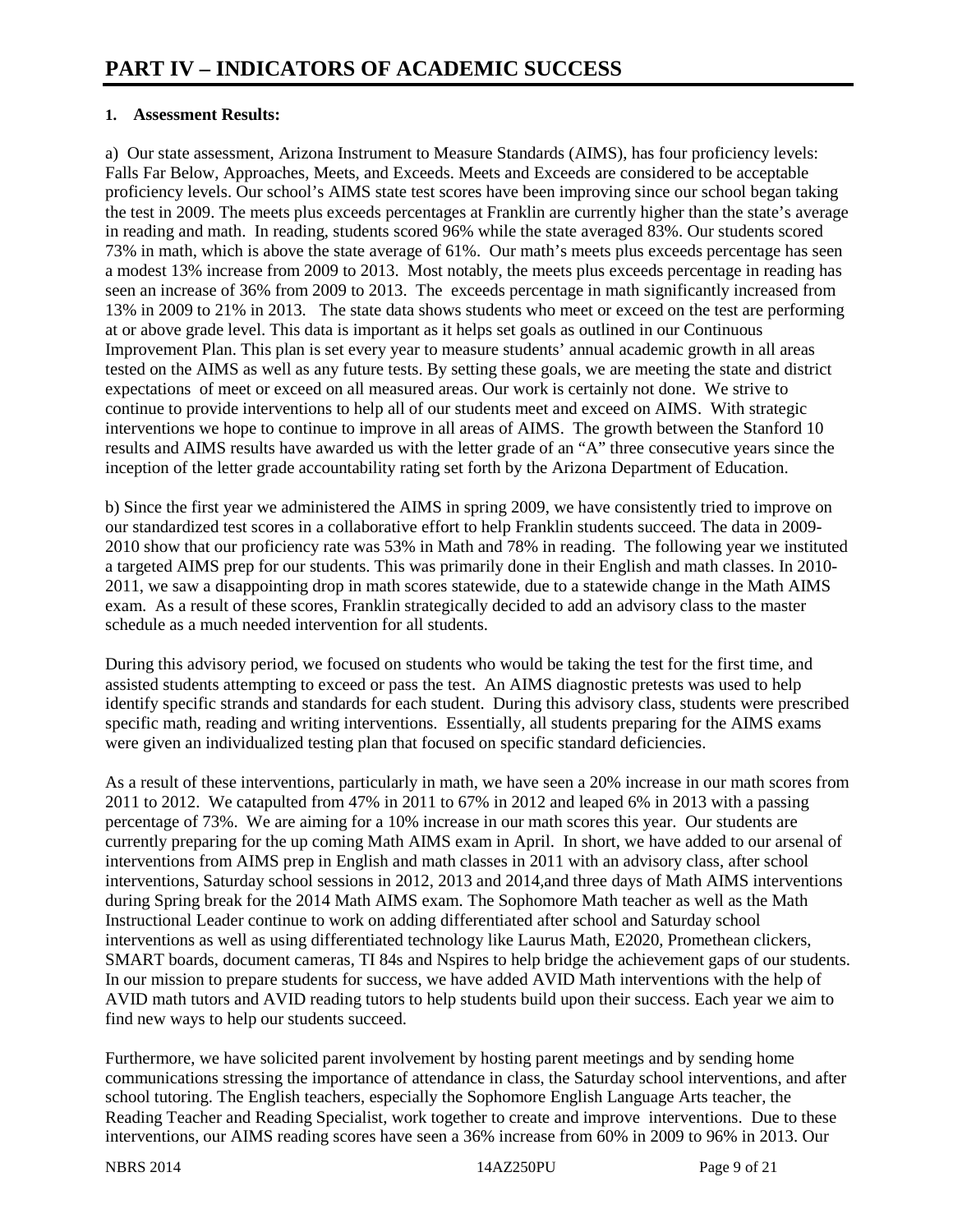strategic interventions from adding an Advisory period in the master schedule to after school and Saturday school interventions, our Read 180 and Strategic Reading interventions in addition to adding tutors and technology interventions have helped propel our student achievement scores.

As a team we are certainly proud of our student success; however, we feel that we still need to continue to grow and improve upon the types of differentiated interventions we provide for all of our students.

#### **2. Using Assessment Results:**

The data used to improve students' and school's success comes from a variety of areas. Coupled with the information gathered from quarterly and semester D and F reports, we are able to use Stanford 10 and AIMS testing results to identify the bottom quartile. From this data, we work on targeted interventions to help reach their potential and ensure that the necessary scaffolds are in place to provide students with individualized support. With the support from parents, these interventions have included after school tutoring as well as Saturday school intervention sessions. The students have responded positively to these interventions, as proven by success in the classroom and test scores.

We have implemented several professional development strategies on our campus that help our students take responsibility for their learning. We work extensively within our campus PLC, as well as department PLC's to bring more information on Assessment for Learning into the classrooms. This includes the use of student self-assessment guides and student study planners. The use of these strategies have proven to be effective in helping students, self-reflect, visualize and understand that it is not only the teacher that is responsible for their learning. Students in turn have taken these practices they have developed through Assessment for Learning in their classrooms to other avenues in their lives.

Through work with our district PLC's, the staff has also expanded work on Analysis of Student Work into their classrooms. The analysis of student work helps teachers see where their own deficiencies might lie in their teaching of content, which in turn helps them bridge gaps in their own students learning. Being able to reflect and respond has been extremely beneficial to helping our students and teachers grow as learners. In short, our goal is to increase student achievement by setting measurable goals accompanied by methods to assess those goals.

One of the biggest indicators of our students' academic success has been their ability to gain numerous scholarship opportunities to various post-secondary colleges and universities. As we have analyzed the data and the learning of our students, we have increased the rigor that occurs in our classrooms so that our students are pushed to do their very best in all academic areas. This has in turn produced a staggering amount of college going students with scholarship opportunities than ever before.

We truly believe in celebrating our successes. We celebrate successes campus wide during our morning and afternoon formation assemblies. We recognize student achievement publicly with announcements, certificates and in our monthly newsletters and website. We have a specific award ceremony to recognize students in front of their family, friends and loved ones. We also incorporated a new tradition this past year were students and staff who received accolades, have the opportunity to ring Franklin's Honor Bell. We believe that our students' success is our success and our success is the community's success!

#### **3. Sharing Lessons Learned:**

Our school participated in a District-Wide Continuous Improvement Plan Summit for the past two years where district school leadership teams collaborated and discuss on what has been successfully working on their campuses. We shared several strategies on how we have helped our students bridge the gap on AIMS, specifically how we have targeted students during our Advisory period. Our Advisory period is a 35 minute block of time where our students receive tutoring assistance. We target sophomores by providing them specific AIMS prep practice. This work is a collaborative effort between our English and Math teachers who work together to plan and implement strategies during this Advisory period. Furthermore, we target math and English tutoring for our other grades as well during this time. Seniors are encouraged to work on the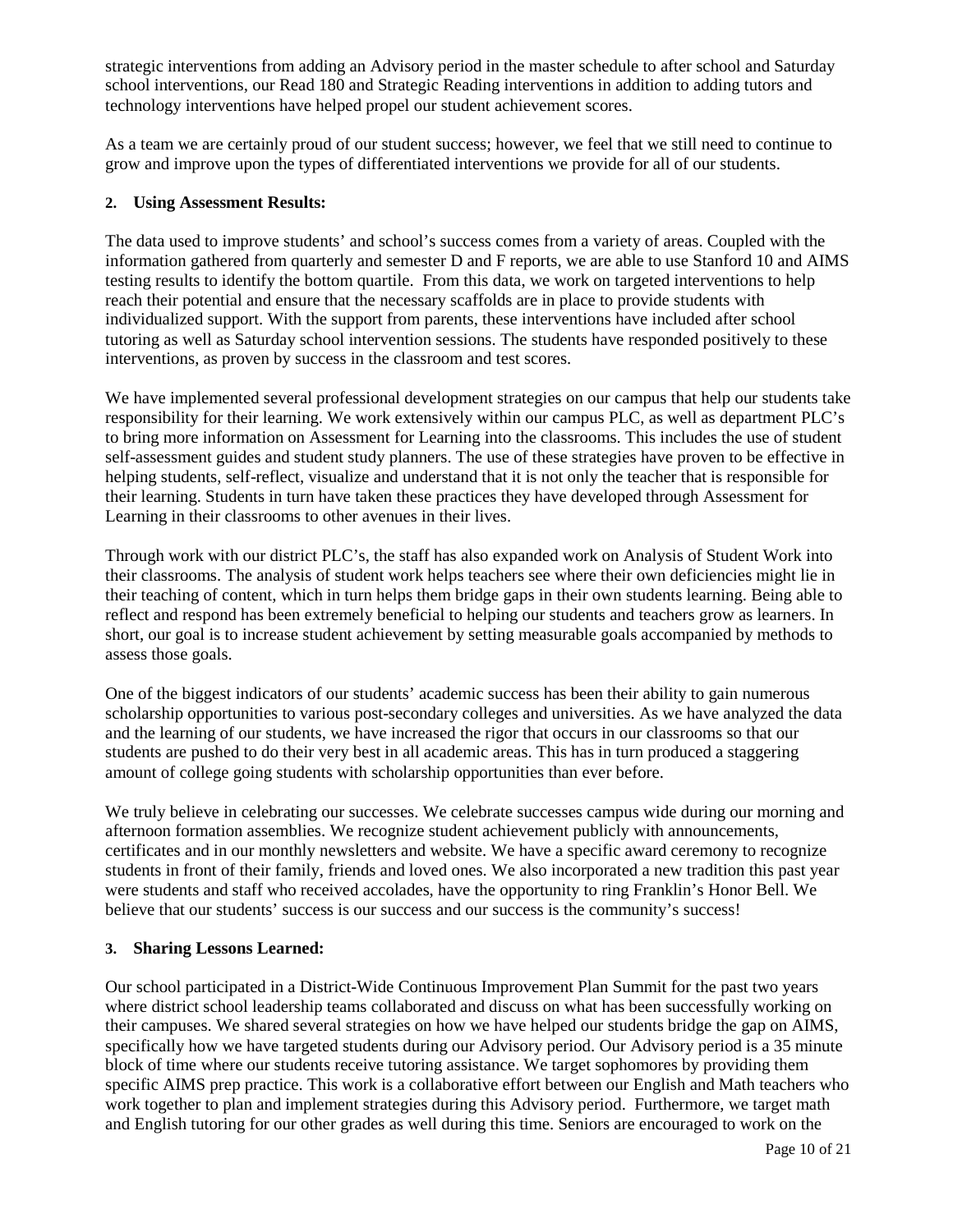state required E-CAP program which helps them track their progress in high school. This tracking of their progress has helped them see and achieve their Higher Education expectations. This has been especially important in planning for scholarships and applying to colleges and really helping them see how their achievements in school can help them find the tools they need to be successful at the postsecondary level.

Franklin is a Beat the Odds Mentor School. We mentor a school that is under-performing and invite other principals who participate in the Beat the Odds program to come observe and learn strategies that we employ. After each visit we speak with the school principal and or school team to discuss and dialogue on specific strategies seen and share resources and materials to help guild implementation of specific strategies observed.

Since we are the first school in the nation to offer a rigorous college readiness curriculum with a public safety program, many schools have sought us out to come and view our model. These have included schools from Wyoming, Nevada, Texas and a group of educators from Regina Public Schools in Saskatchewan, Canada. Franklin Police and Fire High School serves as a model school that combines a rigorous academic curriculum with a specialized public safety curriculum. Regina Public Schools is currently offering a law enforcement program and plans to offer a fire science program next school year using our model. Most recently, Rock Springs High School in Wyoming is sending a second team in April to guide and help them open a police and fire program in their school.

#### **4. Engaging Families and Community:**

As a Targeted Title I school, there is a collaborative relationship between parents and the school to help students achieve success and help our school continue to grow. One of these is the Parent Compact, which is an agreement between the student, the family and the staff that outlines the expectations and commitment for student achievement. This gives the parent and student a critical buy-in and resources to help their student be successful. Parents also receive a monthly newsletter that keeps them updated and informed on events that takes place at Franklin. Once a month, a parent advisory committee and the principal meet to plan and implement different events for the staff and students. They also hold fundraisers to provide scholarships for graduating seniors.

In the spring, we partner with a local university to provide the American Dream Academy. This academy provides parents and students with the knowledge and resources to help plan for their child's future at the university level. Franklin hosts two open houses each year. One is for current parents and students, and another is for prospective students. The principal's coffee/tea/cocoa reception allows parents and community stake holders another way to meet and discuss concerns in a more personal and approachable level.

Our counselor provides resources for contacting parents and helping to provide students success. The principal works with teachers and counselor to identify students with academic, behavioral and truancy issues. These conferences often lead to parent/teacher/student interventions to address concerns. The counselor also holds several financial aid nights to help guide students and parents through the rigorous and sometimes daunting task of helping students obtain the necessary funding for college. We have also partnered with Upward Bound, ACE, Step, Barrett Honors Summer, Future Sun Devils, PASS program, Dream Act students and created a school profile to send to universities across the nation.

We have additionally built industry partnerships with SkillsUSA, US Marshal's Office, Bureau of Land Management, Phoenix Police and Fire Departments, Scottsdale Police and Fire Departments, Arizona Department of Public Safety, Gila River Fire Department, Arizona Attorney General's Office, Be A Leader Foundation, Phoenix Union High School District Foundation and other local agencies.

Through these strategies and partnerships, we are broadening the opportunities students have for success in post-secondary life. These collaborative efforts with our community partners and families help to support our vision statement of promoting life-long learning and a culture of success.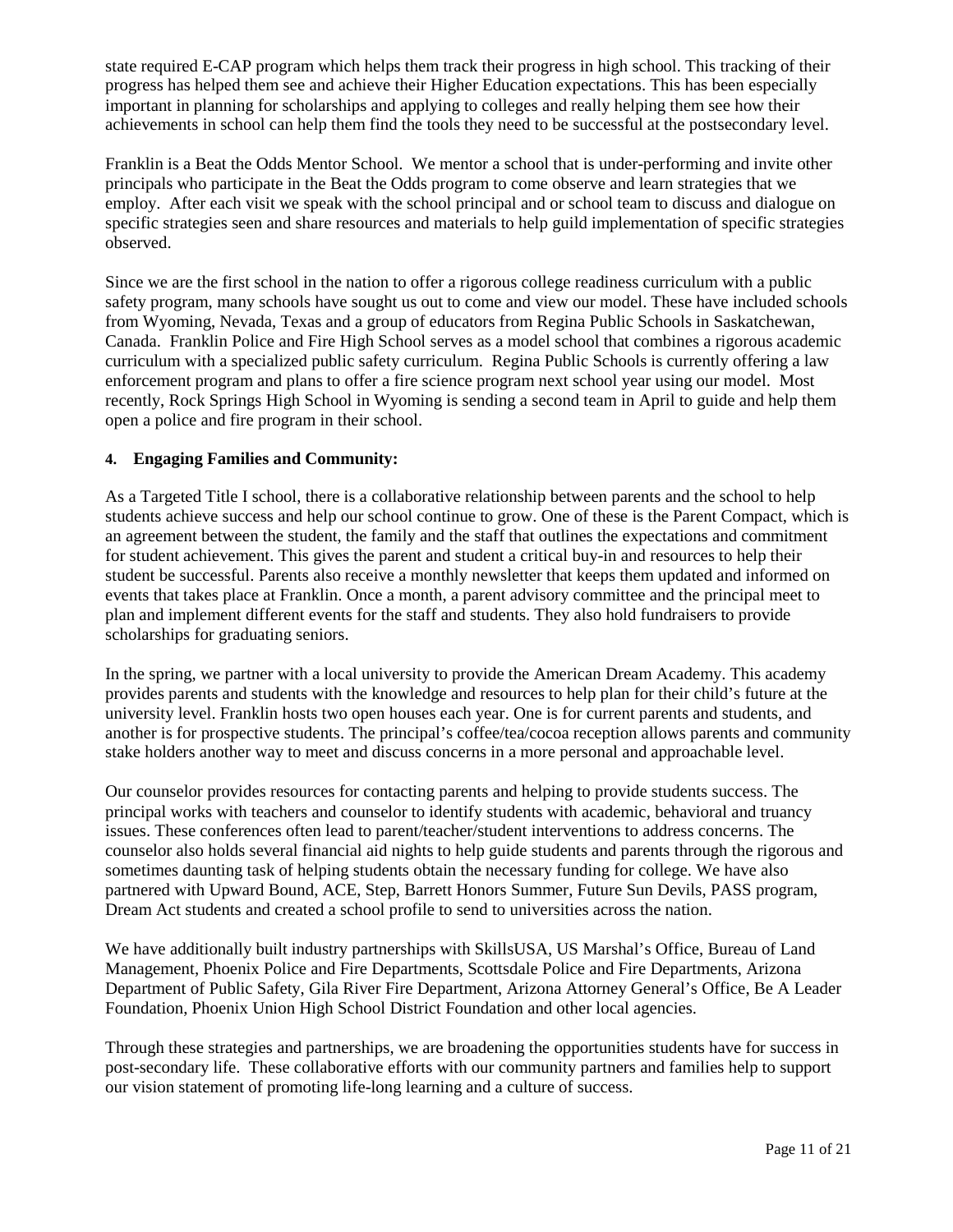#### **1. Curriculum:**

The mission of Franklin Police and Fire High School is to prepare every student for success in college, career and life, which is also our district's mission. We work together to create collective capacity among all stakeholders. The implementation of Arizona College and Career Readiness Standards have been done through the extensive work of PLCs, both at the District and campus level to ensure students have an equitable learning experience across the board. Our district's vision is to ensure college and career readiness in our students, with the goal to become a district of learners who act on the belief that the development of literacy, numeracy and critical thinking skills is everyone's responsibility. As a community of learners we are committed to the implementation of Arizona College and Career Readiness Standards and corresponding assessments, a comprehensive educator evaluation and focused professional development through aligned support. The District's adopted Habits of Mind and college and career readiness standards have permeated in core curricula such as English, math, science and social studies. Franklin takes this a step further and implements a variation of these strategies in all subject areas.

Through the framework of core standards, the English Department added more non-fiction into their classroom. This has meant building upon what is already done in several other classes on campus, the use of reading strategies like marking the test, close reading, as well as working to make the learning cross curricular so that the strategies learned in English can move across curriculum lines to other areas. Our Habits of Mind focus on comprehension and critiques and valuing evidence to build strong content knowledge. Furthermore, we teach students to understand how to view and value other perspectives and cultures and show students how to self-reflect, analyze, evaluate and demonstrate a strong command of the English standards. We teach students the steps to articulate verbally and in writing their own ideas and how to construct, defend, convey and argue their point in relation to audience, task, purpose and discipline.

Likewise, Franklin Math courses follow the vision and values of the district's 5-Year Plan. We are supported by an increase use of math in the law enforcement and fire programs to help students bridge the gap between what they learn in their math classes and how it relates to the real world. Our district's Mathematics program, E2 Math goal is to excel in all areas of teaching and learning. We strive to be the role model for collaborative learning, innovative technology and a commitment to continual learning. Our curriculum is aligned with Arizona College and Career Readiness Standards and is designed to prepare students for the AIMS graduation requirement. Through participation in our math program, students are engaged in classrooms with teachers using best mathematical practices, which emphasize both conceptual and procedural understanding. Students become powerful mathematical thinkers who know how and when to apply the mathematics they have learned, in a wide variety of contexts.

The Special Education department has implemented creative strategies such as placing students in honors English classes in order to test and raise their goals. This provides much success as shown by the amount of students in special education at Franklin who have not only passed their AIMS tests but several have passed in the areas of their disabilities.

The Social Studies department works to make their curriculum more cross-curricular. In essence, what students learn in social studies can be translated to having an impact in their English and science classes as well as other classes such as law enforcement and fire classes. Specifically the social studies department continues to work on adding more reading literacy strategies into their curriculum to support the work of the English teachers as well as their own curriculum.

Academic strategies are incorporated into the Career and Technical Education (CTE) law enforcement and fire programs through the use of closed reading, mark the text, and other reading strategies as well as proper writing techniques. The CTE programs have worked to implement the District's Habits of Mind and use more technology into their classrooms through the use of a learning management system. In short, all courses aim to improve student achievement and work collaboratively to ensure student success.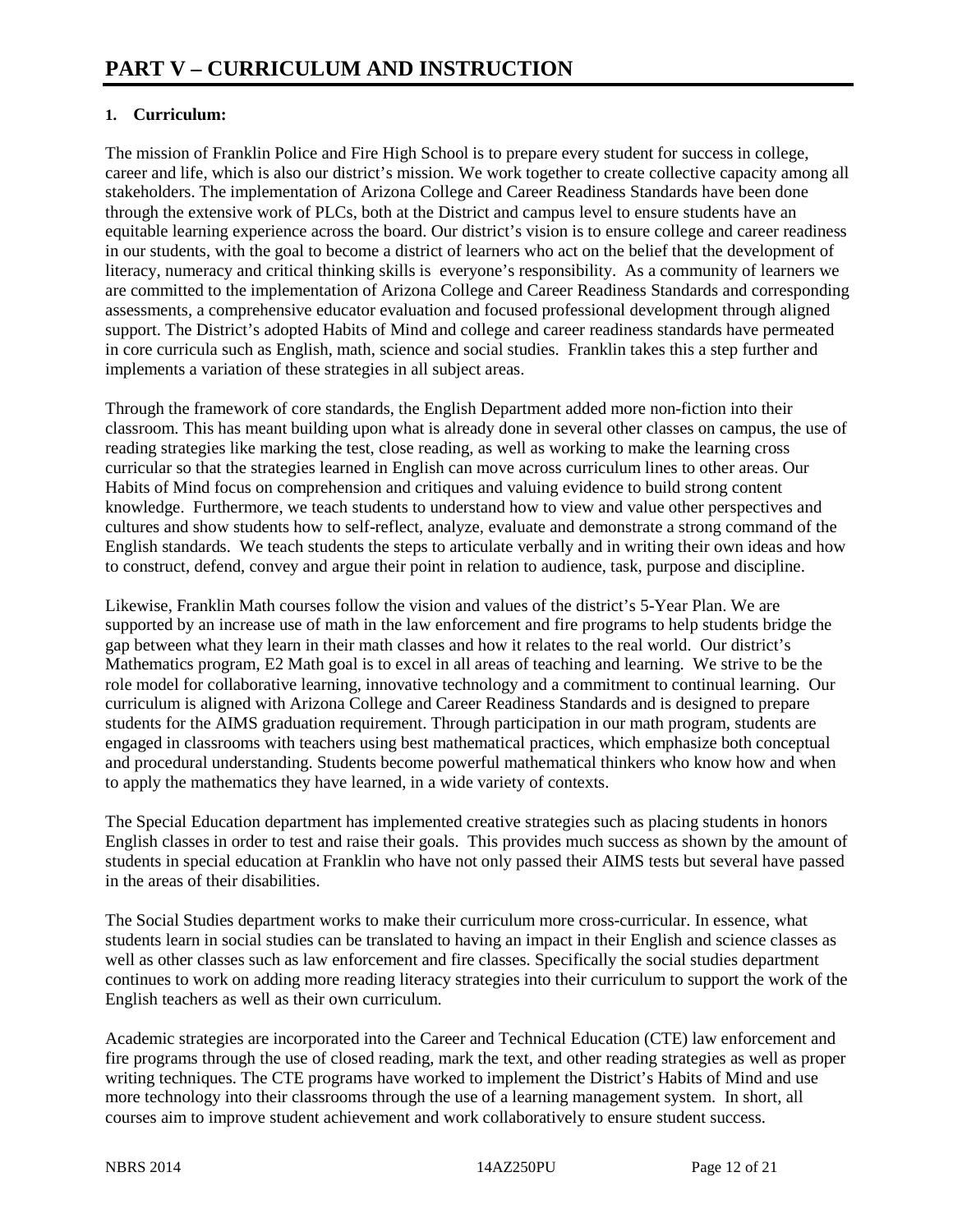#### **2. Reading/English:**

The English department holds fast to the premise that all students continually increase their language capability through a balanced literacy approach that involves active communication in all content areas and explicit instruction in reading, writing, communication, and word study.

Franklin students have weekly vocabulary word study. Students are introduced to new vocabulary and keep detailed notebooks. Homework in vocabulary is essential to the understanding and usage of vocabulary words. Furthermore, practice readings in ACT, SAT, PSAT formats are included in homework. The benefits of the vocabulary word study are monumental.

Student test scores are substantially excelling. Familiarity with testing formats in reading helps students prepare for standardized testing. Several students have commented, "We knew how to tackle the readings because we have seen them in our nightly homework." Above all, students feel confident using vocabulary in everyday writing assignments in all courses.

English teachers agree, students must have opportunities for recreational and academic reading at their independent and instructional levels. Unfortunately, Franklin does not have a library. Teachers build their own libraries for student use. During advisory period, teachers incorporate Silent Sustained Reading three times weekly. Teachers have seen an increase in students' independently reading. Students' book requests are increasing. English teachers have personally used their own means of funding to obtain books. As one teacher commented, "If they want to read, I'm getting them books." Students are in hopes of starting a book club next year. Not only do they want more books, students desire to have book chats, author reviews, and institute "read to a kid" in the community. Reading at Franklin is something that students "want to do" not that they "have to do."

Furthermore, advisory periods are utilized to aid in the preparation of students for state mandated testing. There are only three English teachers at Franklin. How does one teacher prepare an entire sophomore class in both Reading and Writing? The solution is, use the advisory period. These advisories prep in reading twice weekly. Students create portfolios and monitor their progress. Second semester, prep increases to three times weekly. Teachers collect data by administering diagnostic reading tests, posttests, and student portfolio assessments. AIMS test scores show that 97% met in one year, 96% met the following year! More importantly, the entire school is supportive of the AIMS prep advisory. The Franklin team makes it happen and we continue to ensure that Franklin students succeed.

#### **3. Mathematics:**

Franklin math courses follow the vision and values of our district's 5-Year Plan. Principally, we participate in professional learning communities (PLCs) to help create equitable experiences for all students. PLCs provide opportunities to discuss strategies and encourage collaborative skill development such as seating students in groups of three or four. PLC meetings help address instructional shifts that support common core. This is our second year of implementation of Arizona College and Career Readiness Standards in mathematics focusing on the use of ACT Framework Student Mathematical Practices.

PLCs also support our efforts to use data to drive instruction and implement interventions. Such interventions are used to address further needs of bottom quartile performers. The bottom quartile performers are identified in all math classes. Our goal is to identify bottom quartile students and provide the necessary interventions and support to help them become successful. Tools we have found successful include creating an AIMS prep advisory, Saturday school, after school sessions during the week, an advisory Algebra lab class 3 days a week and Fall and Spring Break AIMS camps. These sessions are provided with the services of Title I teachers, the State Grant fund teacher, AVID college tutors and student volunteer tutors. The volunteer tutors receive community service hours for their assistance, which helps them toward their accumulation of the required 100 hours for graduation.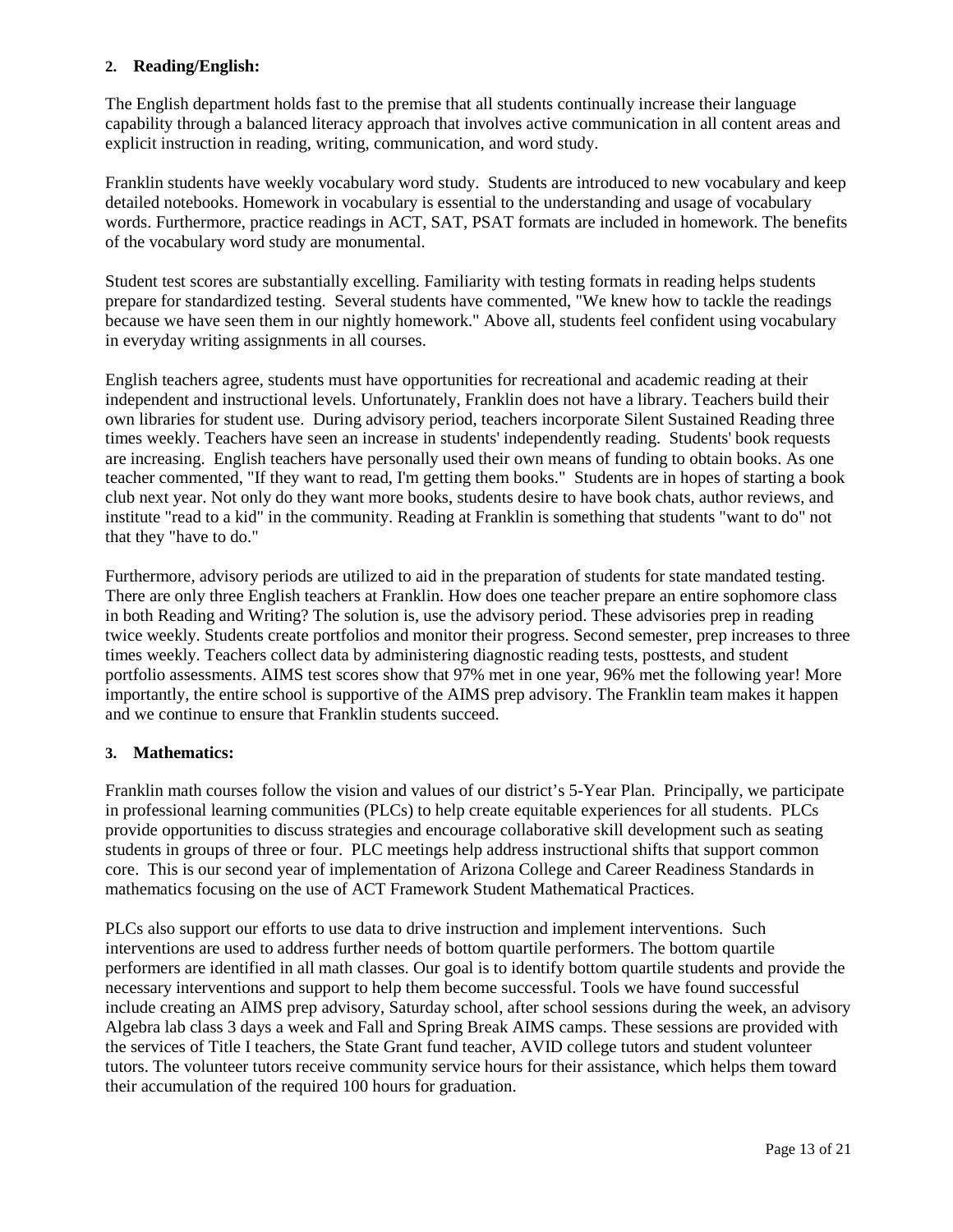The math department aims to ensure all students have differentiated opportunity to succeed by providing ample resources, time, and support. Students with Ds are required a minimum of 3 tutor intervention sessions and those with Fs are required to attend 6 intervention sessions. With the support of parents students are held accountable through the school and by parents. We hold true to the notion that failure is not an option!

Additional resources we use include different online math tutorials. The differentiated ways of targeting students' needs, motivate students to help themselves by taking advantage of such offerings. To support our math goals and development of the mathematical practices, we include the use of innovative technology such as Promethean clickers, SMART boards, document cameras, TI 84-Nspires.

The law enforcement and fire programs also reinforce mathematical skills by integrating math assessments that pertain to each of these career fields. Students are held accountable for their skill integration within their respective program. Throughout the numerous ways we support student, we work to inspire them toward a commitment of life-long learning.

#### **4. Additional Curriculum Area:**

Career and Technical Education (CTE) instructors work in collaboration with academic teachers to ensure college readiness curriculum is integrated into program instruction. Academic strategies are incorporated into the CTE programs through the use of thinking maps, closed reading and mark the text strategies. Instructors have numerous years of experience in law enforcement and fire science enabling real world experience to be brought into the classroom.

There is ongoing collaboration of industry partners to identify strands, such as 9-1-1 Call Taker/Dispatching Certification, Unarmed Security Guard Certification, Cardio Pulmonary Resuscitation Certifications, and First Responder Emergency Medical Technical Training, to further enhance the capabilities of our students to enter the workforce. We recently established a program to instruct students on the need for Spanish in public safety. Students earn a certificate that they can take to prospective employers looking for bi-lingual police and fire employees.

Furthermore, students must complete the Personal Statement requirement for scholarships. Students research scholarships through the use of the scholarship organizer. Currently, in 2013-2014, senior students have garnered thousands of dollars in higher education scholarships. CTE instructors also provide additional enhanced curriculum through Spanish for Public Safety, Certified Wild Land Fire-Fighting, Cardio Pulmonary Resuscitation, and Program Certificates. This allows Franklin students to enter the workforce after graduation with a step up on all applicants. Federal and local agencies have hired our students directly into the workforce after graduation to serve as Wild Land Firefighters, Detention Officers, and Police Dispatchers.

Students enrolled in the Law Enforcement and Fire Science programs, have the opportunity to obtain dualenrollment college credits that enable them to start college a year ahead of their fellow students.

The additional curriculum areas that Franklin offers include public speaking, health, art (drawing and painting) and Spanish. These courses complement and are an integral part of the comprehensive education at Franklin. Due to the group interviews that public safety departments require, public speaking was implemented to address this skill which students may lack. Along with being a graduation requirement, our health class also teaches students how to care of their bodies through proper nutrition and exercise so they can be in peak physical and mental condition to perform optimally in the public safety profession. In the drawing and painting class, the instructor directs students to take their own fingerprints and draw the image by hand. At the same time, law enforcement classes are learning how to dust and collect fingerprints from a crime scene. Spanish classes cater to non-Spanish and Spanish-speaking students with the goal of acquiring basic and advanced proficiency in communication skills. All students study two years of Spanish in addition to nine-week Spanish for Public Safety course which emphasizes important vocabulary needed in working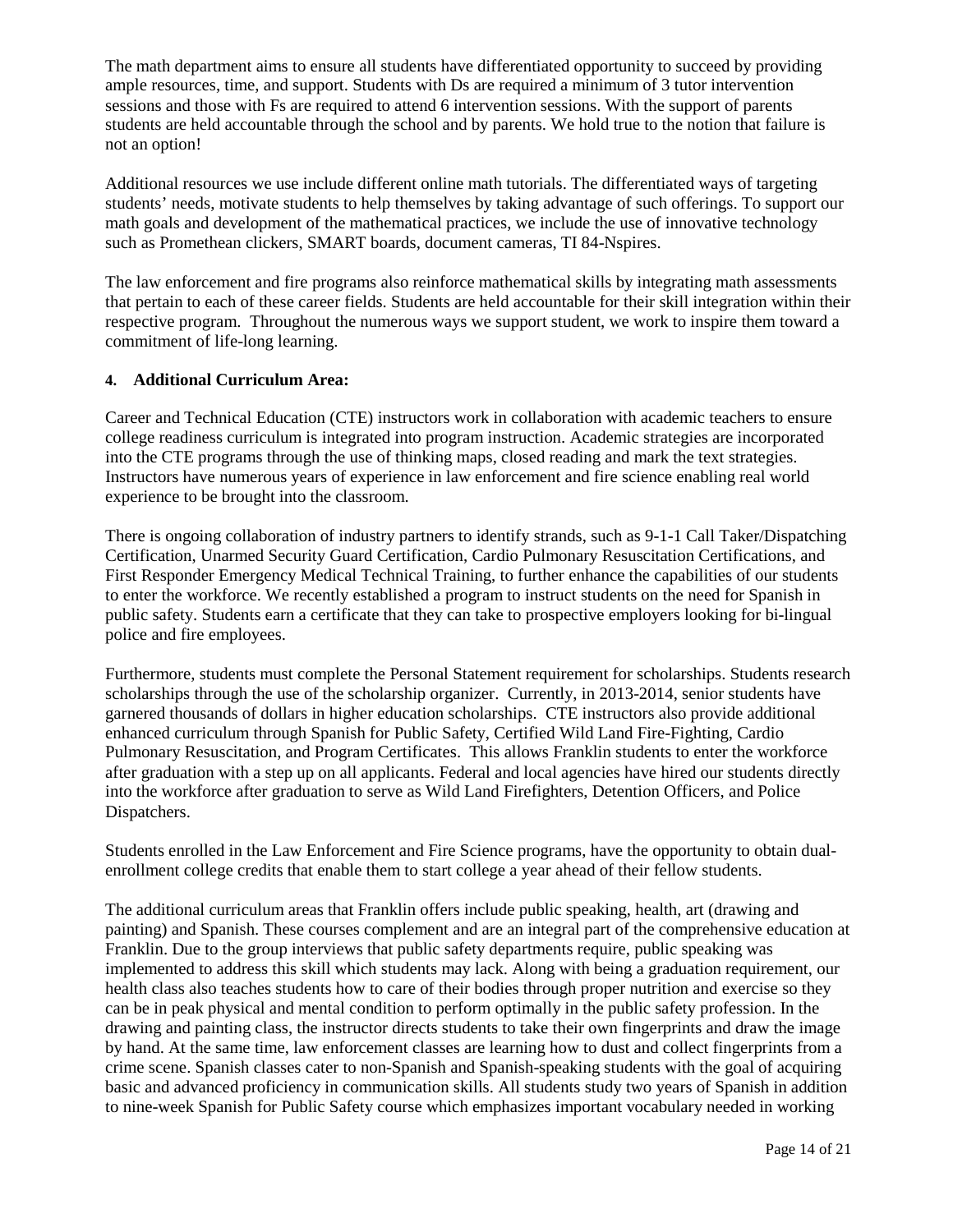in a diverse, multilingual community. All courses that Franklin offers are cross-curricular in nature and design.

Franklin science courses are tailored to fit the school's public safety program. In an effort to prepare every child to succeed in college, career and life, rigorous and cohesive science courses are offered at Franklin. The science courses offered are: Physical Science, Biology, Environmental Science, Anatomy and Physiology, and Forensic Science. Science courses are cross curricular in nature and structured to promote inter-connectedness with other content areas, specifically the Law Enforcement and Firefighting courses. Physical Science and Biology courses build on the student's basic concepts of science. Forensic Science has been recently developed as a lab-science class that builds upon the Law Enforcement course. For example, students learn about crime scene evidence collection and processing in the Law Enforcement class and bring evidence for analysis in the Forensic class. Aspects of fire sciences are also emphasized in fire forensics. Similarly, the Environmental Science course corroborates with Fire Sciences with facets such as forest fire causes and prevention. The Anatomy and Physiology course is designed to integrate the students understanding of the human body related to determining the cause of death and the effects of bodily injuries and wounds acquired during the commission of a crime.

The focus of all science courses is based on the conceptual understanding of the content and active learning so that students can apply their acquired knowledge in various context as well as real life scenarios. Our focus is to enhance critical thinking and problem solving that is transferable in other content areas as well. To achieve that, some of the strategies used are: hands-on kinesthetic activities, laboratory activities, foldable, Socratic questioning through the use of whiteboards, Thinking Maps, interactive notebooks, integrated group projects and community–based activities.

Collaboration with our school's Law Enforcement and Fire Sciences provides students opportunities to strengthen upon John Dewey's habits of mind and the Next Generation Science Standards (NGSS).

#### **5. Instructional Methods:**

We truly understand every student is capable of success; however, we also understand not all students learn at the same pace or through the same methods. Differentiated instruction/interventions are critical to the delivery of lessons. Franklin teachers use a variety of differentiated instruction/interventions inside their classrooms. Many of these strategies have been adopted through various campuses and district PLC's.

Through the use of Assessment for Learning strategies, teachers have been able to build up student accountability for their work and their learning. Specific assessment strategies such as student selfreflection's and analysis of students work have assisted in helping drive learning, student achievement and instruction. Analysis of student work has proven pivotal in allowing teachers to reflect and monitor their own work in the classroom to help students achieve their greatest success while building and refining on their own abilities. Furthermore, the implementation of reading literacy strategies in several content areas has helped students gain a better understanding of material and enable students to use many of the same strategies in other classes. Several teachers on campus have implemented the use of Thinking Maps to their classroom as a collaborative effort to engaging students in thinking about what they are reading and how what they are reading can help them become better writers and thinkers.

The use of technology has also increased. The introduction of several different types of learning management systems (Active Expression clickers, promethean boards, classroom performance systems, laptops, etc.) has been crucial to engaging students who like and use technology on a daily basis. The use of SMART boards, TI-nSpires, math notebooks, science models and other technology have been significant to engaging students on all levels and help teachers expand their instruction arsenal and add to their educational tool belt. Project-based works, as well as student collaborative presentations have also been very successful.

Again, identifying bottom quartile performers, teachers utilize differentiated scaffolds and interventions that tailor to the specific needs of students. Specific modifications are made for subgroups and individuals within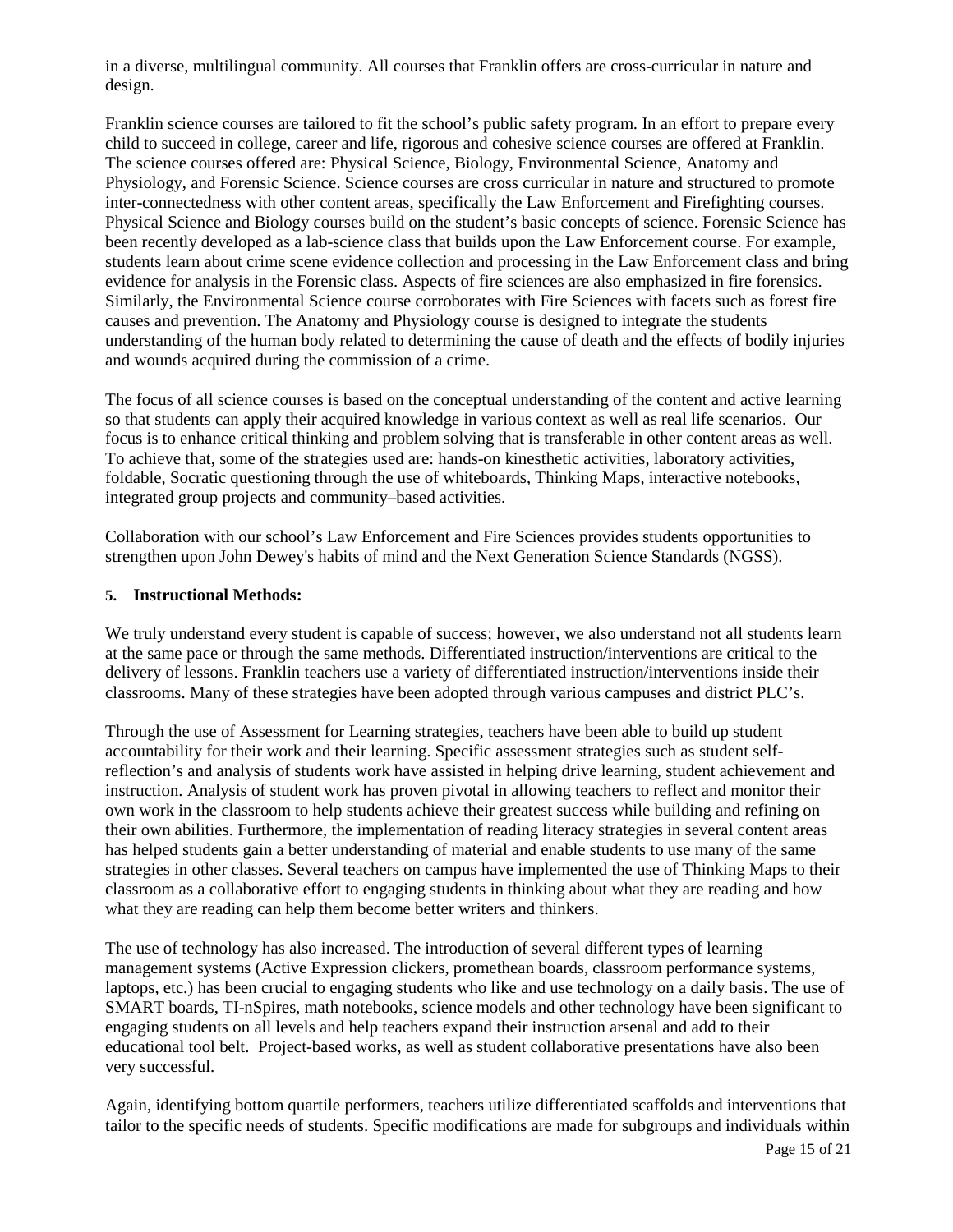each class. Most importantly, we also allow students additional time after the class period through our advisory and afterschool and Saturday School intervention sessions. We attempt to eradicate barriers to student learning and provide professional development to teachers, classroom modifications, additional time, support and resources to students in need. Failure is not an option for our students!

#### **6. Professional Development:**

We understand professional development is a continuous process. The motivation behind professional development is to support and guide instruction for the sole purpose of improving student achievement instructions and learning. We have three different types of professional development, new teacher cadre, self-selected/principal-directed professional development and school wide professional development.

To support the development and build the capacity of newly-hired teachers, a new teacher cadre meets monthly to analyze and reflect upon student performance and student needs. The new teacher cadre is a district-wide initiative to help teachers develop their instructional practice, knowledge and skills. This team of teachers engages in data analysis, discussion, peer observation, and regular reflection. Additionally, the professional development specialist tailors a program for each member and meets with each teacher regularly to conduct collaborative coaching meetings. Classroom walkthroughs are also conducted regularly as part of the collaborative coaching meetings to monitor for school-wide and district wide initiatives and to gather data about student engagement and growth. Furthermore, this new teacher cadre also serves as a PLC. During these meetings teachers have the opportunity to discuss and dialogue and build upon their areas of successes and areas of improvement.

The professional development specialist performs many of these same functions with tenured teachers, including but not limited conducting coaching meetings, whisper coaching, classroom walkthroughs, coteaching, and model teaching. Teachers who collaborate with the professional development specialist are either self-selected or principal-directed.

Additionally, Franklin uses a team approach to school-wide professional development. There is a professional development committee that meets regularly to analyze needs and plan professional development. Each year the committee disseminates a survey to the staff to find out what the needs of the staff are, so that they may apply them the following year. This has really helped to ensure that there is a collective capacity to serve every teacher on campus. Each staff member knows that there is the ability to find help in differentiating instruction, classroom management strategies, Assessment for Learning and countless other ways to improve their skills from the work of the professional development team and the professional development specialist. In short, professional development is aligned to support rigor, core standards and our continuous improvement plan. We understand professional development is vital for the success of our students. Therefore we provided teachers with the necessary time, support and resources to help them with instruction, learning and student achievement.

#### **7. School Leadership**

During every staff meeting the principal ensures each meeting begins with celebrations and accomplishments of all stake holders on campus and with the reading of Franklin's Core Beliefs and Vision Statement. The principal wholeheartedly believes in the leadership potential of every staff member. The staff of Franklin Police & Fire High School is a dedicated group of individuals with high expectations and a commitment to excellence of all stakeholders. We are a hard working team that is dedicated to respect each other and we believe in a collaborative environment that fosters continuous improvement. These beliefs along with other beliefs are reiterated at every staff meeting, so that we are reminded of why we are here.

We have many teacher leaders on campus that wear many hats. This works well with our collaborative environment. This has been demonstrated in the creation by our principal of a professional development team. Through the work of the principal, professional development team, as well as the Instructional Leaders on campus, we are constantly aware of what is going on with our students. This has led to many discussions of the data that has been collected, especially our D and F rates. Through discussion and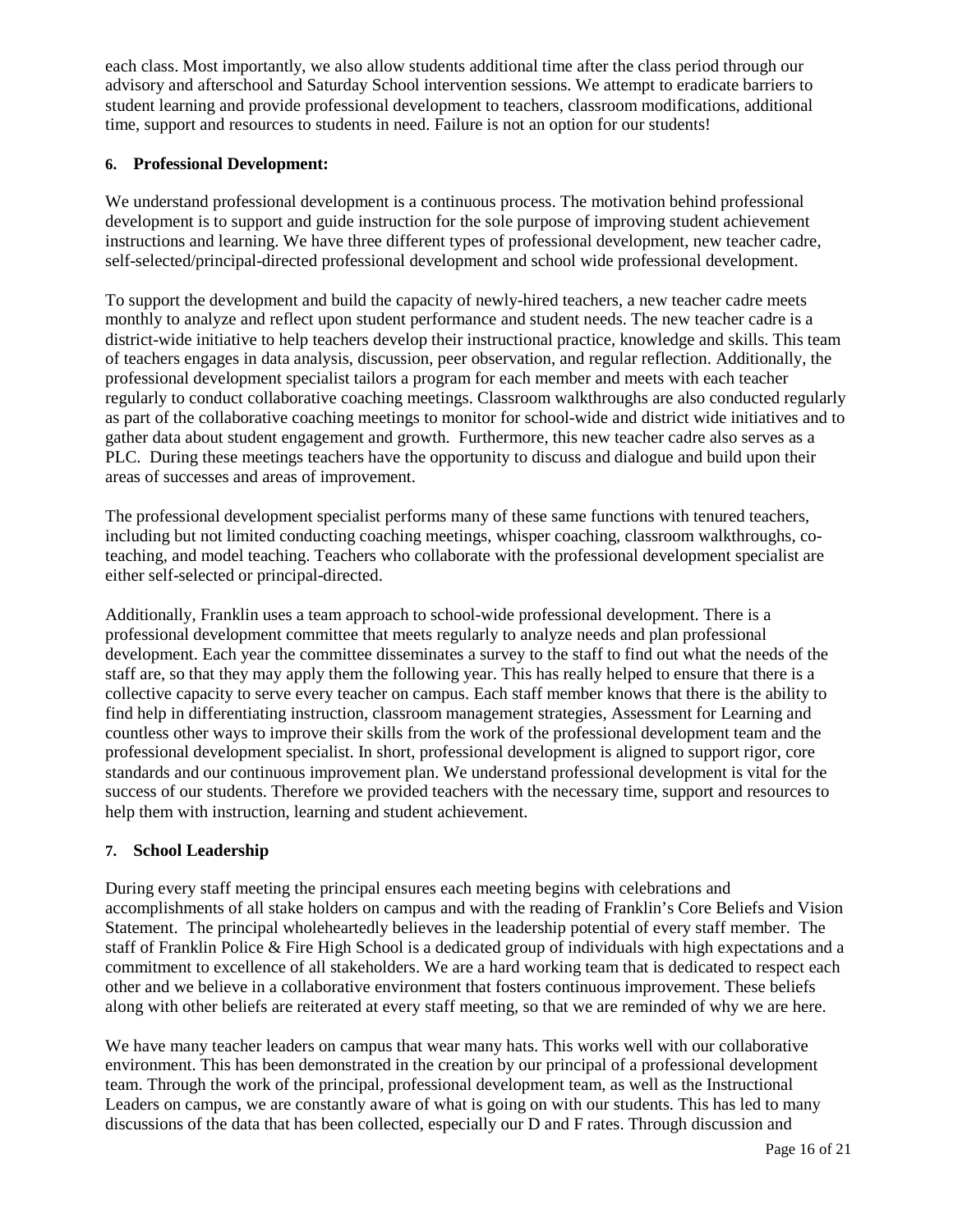collaboration and school leadership, we have worked hard to bring our D and F rate down to the lowest it has ever been.

All departments, as a collaborative team of leaders, provide students the opportunity to complete missing assignments, retake tests and quizzes by targeting D and F's on a regular basis. Teachers are available before and after school and not just for tutoring; not only do teachers provide space for students to complete their homework and missing work in a supportive caring environment they also provide emotional support when needed. Parental contact via email and phone and/or parent teacher conferences occurs to help parents and their student see social, emotional and classroom success.

The principal strategically utilizes the strengths of each teacher to lead in specific areas to help propel Franklin and its students to the next level. The principal's goals focus on student achievement, learning and instruction. He understands that he cannot do it without the leadership of every teacher. All of our instructional leaders and teachers focus on what is right for students. We have high expectations of our students and hold them accountable but we also provide them the scaffolds, the love and support needed for success.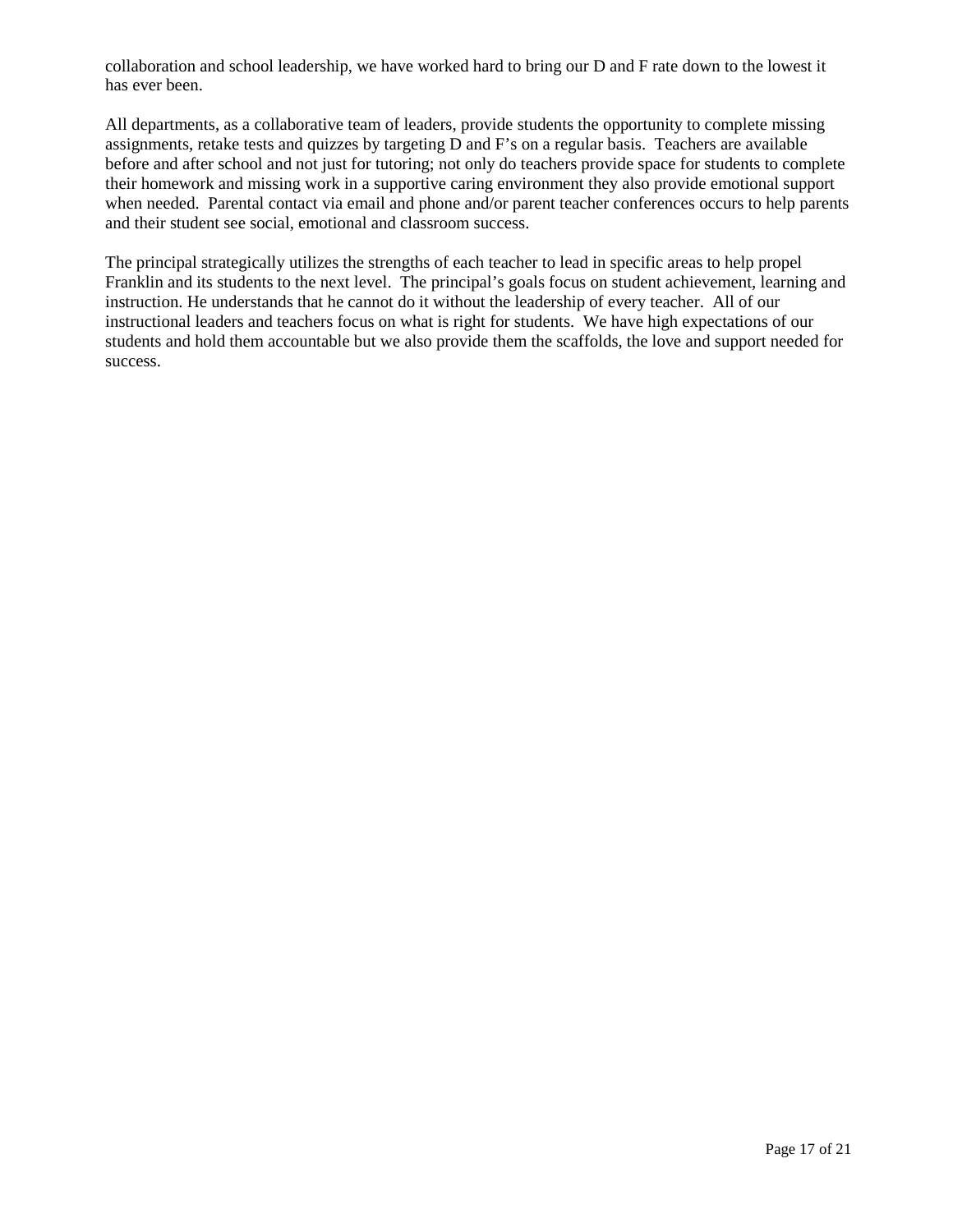#### **STATE CRITERION--REFERENCED TESTS**

**Subject:** Math **Test:** Arizona Instrument to Measure Standards (AIMS) **All Students Tested/Grade:** 10 **Edition/Publication Year:** 2002

**Publisher:** Pearson

| School Year                      | 2012-2013      | 2011-2012      | 2010-2011        | 2009-2010      | 2008-2009      |
|----------------------------------|----------------|----------------|------------------|----------------|----------------|
| Testing month                    | Apr            | Apr            | Apr              | Apr            | Apr            |
| <b>SCHOOL SCORES*</b>            |                |                |                  |                |                |
| % Meets plus % Exceeds           | 73             | 68             | 47               | 54             | 60             |
| % Exceeds                        | 21             | 12             | 14               | 13             |                |
| Number of students tested        | 71             | 68             | 74               | 63             | 25             |
| Percent of total students tested | 100            | 100            | 95               | 95             | 95             |
| Number of students tested with   | $\overline{0}$ | $\overline{0}$ | $\boldsymbol{0}$ | $\overline{0}$ | $\overline{0}$ |
| alternative assessment           |                |                |                  |                |                |
| % of students tested with        | $\overline{0}$ | $\overline{0}$ | $\overline{0}$   | $\overline{0}$ | $\overline{0}$ |
| alternative assessment           |                |                |                  |                |                |
| <b>SUBGROUP SCORES</b>           |                |                |                  |                |                |
| 1. Free and Reduced-Price        |                |                |                  |                |                |
| Meals/Socio-Economic/            |                |                |                  |                |                |
| <b>Disadvantaged Students</b>    |                |                |                  |                |                |
| % Meets plus % Exceeds           | 69             | 63             | 46               | 51             | 62             |
| $\overline{\frac{9}{6}}$ Exceeds | 18             | 10             | 9                | 15             |                |
| Number of students tested        | 66             | 63             | 68               | 47             | 16             |
| 2. Students receiving Special    |                |                |                  |                |                |
| <b>Education</b>                 |                |                |                  |                |                |
| % Meets plus % Exceeds           |                |                |                  |                |                |
| % Exceeds                        |                |                |                  |                |                |
| Number of students tested        |                |                |                  |                |                |
| 3. English Language Learner      |                |                |                  |                |                |
| <b>Students</b>                  |                |                |                  |                |                |
| % Meets plus % Exceeds           |                |                |                  |                |                |
| % Exceeds                        |                |                |                  |                |                |
| Number of students tested        |                |                |                  |                |                |
| 4. Hispanic or Latino            |                |                |                  |                |                |
| <b>Students</b>                  |                |                |                  |                |                |
| % Meets plus % Exceeds           | 71             | 65             | 47               | 55             | 58             |
| % Exceeds                        | 18             | 10             | 12               | $\overline{7}$ |                |
| Number of students tested        | 66             | 67             | 68               | 55             | 15             |
| 5. African-American              |                |                |                  |                |                |
| <b>Students</b>                  |                |                |                  |                |                |
| % Meets plus % Exceeds           |                |                |                  |                |                |
| % Exceeds                        |                |                |                  |                |                |
| Number of students tested        |                |                |                  |                |                |
| <b>6. Asian Students</b>         |                |                |                  |                |                |
| % Meets plus % Exceeds           |                |                |                  |                |                |
| % Exceeds                        |                |                |                  |                |                |
| Number of students tested        |                |                |                  |                |                |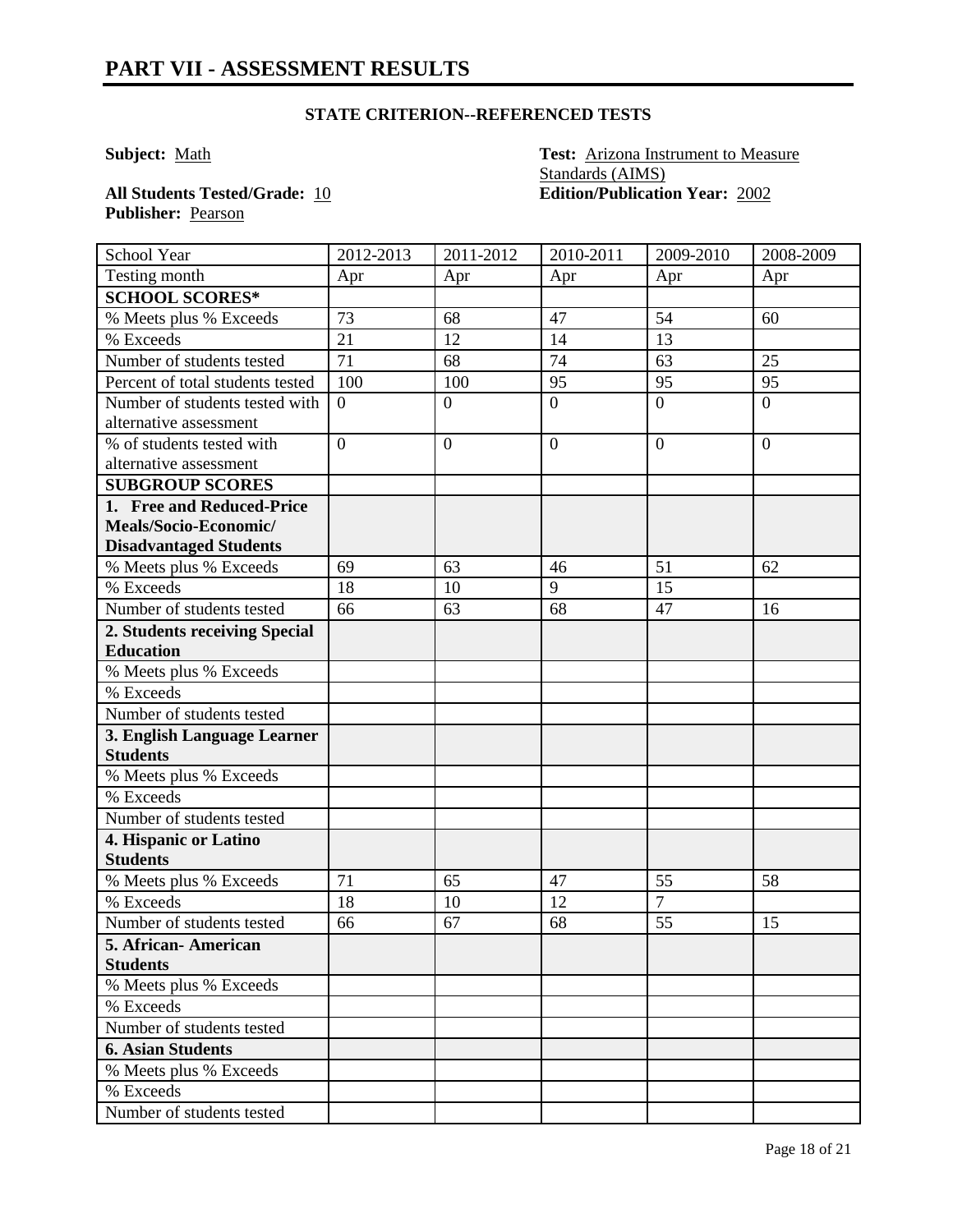| 7. American Indian or            |  |  |  |
|----------------------------------|--|--|--|
| <b>Alaska Native Students</b>    |  |  |  |
| % Meets plus % Exceeds           |  |  |  |
| % Exceeds                        |  |  |  |
| Number of students tested        |  |  |  |
| 8. Native Hawaiian or other      |  |  |  |
| <b>Pacific Islander Students</b> |  |  |  |
| % Meets plus % Exceeds           |  |  |  |
| % Exceeds                        |  |  |  |
| Number of students tested        |  |  |  |
| 9. White Students                |  |  |  |
| % Meets plus % Exceeds           |  |  |  |
| % Exceeds                        |  |  |  |
| Number of students tested        |  |  |  |
| 10. Two or More Races            |  |  |  |
| identified Students              |  |  |  |
| % Meets plus % Exceeds           |  |  |  |
| % Exceeds                        |  |  |  |
| Number of students tested        |  |  |  |
| 11. Other 1: Other 1             |  |  |  |
| % Meets plus % Exceeds           |  |  |  |
| % Exceeds                        |  |  |  |
| Number of students tested        |  |  |  |
| 12. Other 2: Other 2             |  |  |  |
| % Meets plus % Exceeds           |  |  |  |
| % Exceeds                        |  |  |  |
| Number of students tested        |  |  |  |
| 13. Other 3: Other 3             |  |  |  |
| % Meets plus % Exceeds           |  |  |  |
| % Exceeds                        |  |  |  |
| Number of students tested        |  |  |  |

**NOTES:** In 2010-2011, we saw a disappointing drop in math scores statewide, due to a statewide change in the Math AIMS exam. Furthermore, as indicated in the first portion of this application, 87% of our students are on free/reduced lunch. Moreover, we were not able to identify exceed percentages for the 2008-2009 school year. The information we received from the state and the district combined the meets and exceeds percentages. Disaggregated meets and exceeds data for the 2008-2009 school year was not provided.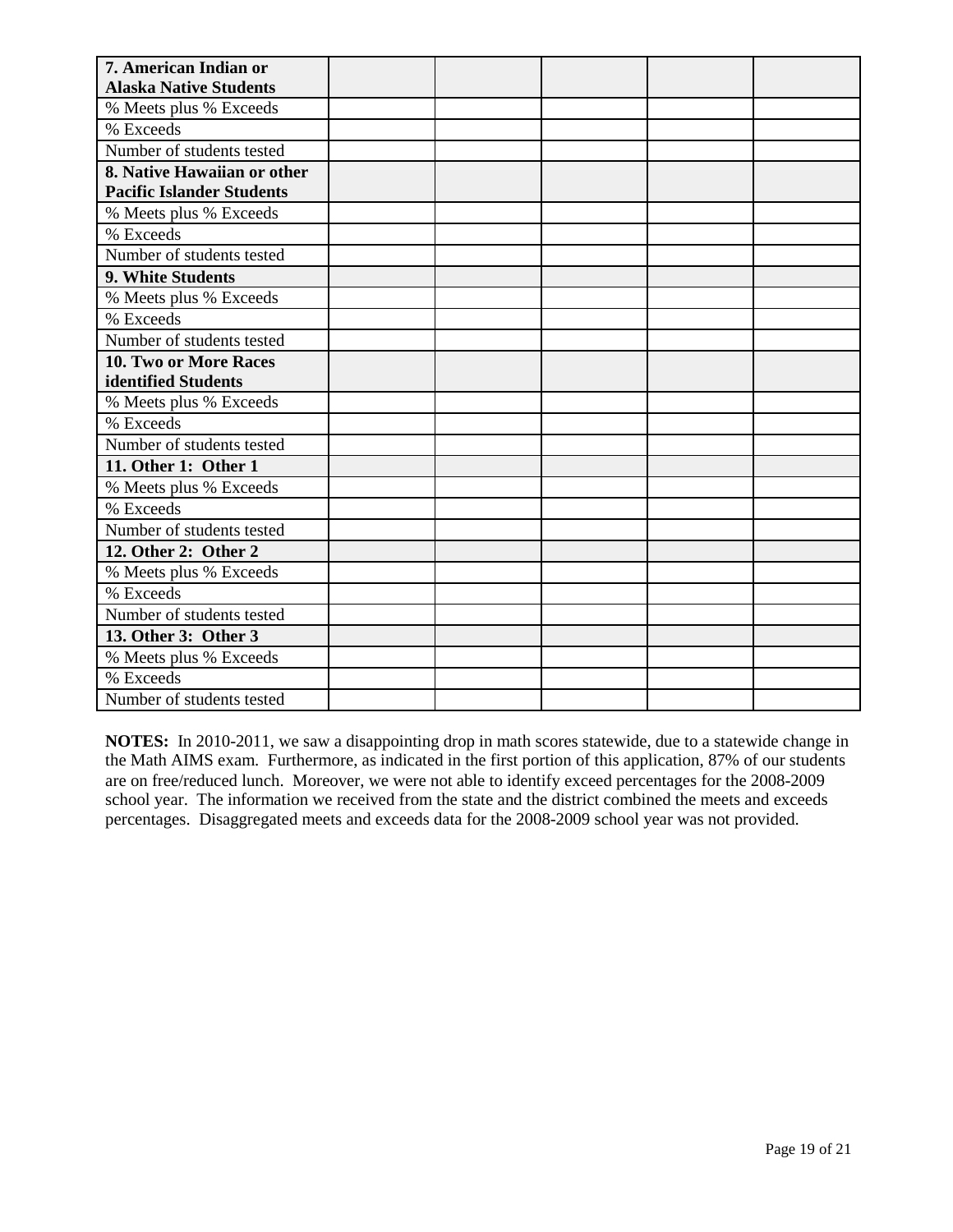#### **STATE CRITERION--REFERENCED TESTS**

# **Subject: Reading/ELA Test: Arizona Instrument to Measure Standards**<br>**Edition/Publication Year: 2002**

### **All Students Tested/Grade: 10 Publisher:** Pearson

| School Year                                    | 2012-2013      | 2011-2012      | 2010-2011      | 2009-2010        | 2008-2009      |
|------------------------------------------------|----------------|----------------|----------------|------------------|----------------|
| Testing month                                  | Feb            | Feb            | Feb            | Feb              | Feb            |
| <b>SCHOOL SCORES*</b>                          |                |                |                |                  |                |
| % Meets plus % Exceeds                         | 96             | 97             | 90             | 78               | 60             |
| % Exceeds                                      | $\overline{3}$ | 3              | $\overline{4}$ | 13               |                |
| Number of students tested                      | 71             | 68             | 77             | 63               | 25             |
| Percent of total students tested               | 100            | 100            | 95             | 95               | 95             |
| Number of students tested with                 | $\overline{0}$ | $\overline{0}$ | $\overline{0}$ | $\overline{0}$   | $\overline{0}$ |
| alternative assessment                         |                |                |                |                  |                |
| % of students tested with                      | $\overline{0}$ | $\overline{0}$ | $\overline{0}$ | $\boldsymbol{0}$ | $\theta$       |
| alternative assessment                         |                |                |                |                  |                |
| <b>SUBGROUP SCORES</b>                         |                |                |                |                  |                |
| 1. Free and Reduced-Price                      |                |                |                |                  |                |
| Meals/Socio-Economic/                          |                |                |                |                  |                |
| <b>Disadvantaged Students</b>                  |                |                |                |                  |                |
| % Meets plus % Exceeds                         | 95             | 96             | 90             | 75               | 62             |
| % Exceeds                                      | 3              | 3              | $\overline{2}$ | 13               |                |
| Number of students tested                      | 66             | 63             | 68             | 47               | 16             |
| 2. Students receiving Special                  |                |                |                |                  |                |
| <b>Education</b>                               |                |                |                |                  |                |
| % Meets plus % Exceeds                         |                |                |                |                  |                |
| % Exceeds                                      |                |                |                |                  |                |
| Number of students tested                      |                |                |                |                  |                |
| 3. English Language Learner<br><b>Students</b> |                |                |                |                  |                |
| % Meets plus % Exceeds                         |                |                |                |                  |                |
| % Exceeds                                      |                |                |                |                  |                |
| Number of students tested                      |                |                |                |                  |                |
| 4. Hispanic or Latino                          |                |                |                |                  |                |
| <b>Students</b>                                |                |                |                |                  |                |
| % Meets plus % Exceeds                         | 95             | 98             | 89             | 79               | 58             |
| % Exceeds                                      | $\overline{3}$ | $\overline{3}$ | 3              | $\overline{9}$   |                |
| Number of students tested                      | 66             | 67             | 68             | 55               | 15             |
| 5. African-American                            |                |                |                |                  |                |
| <b>Students</b>                                |                |                |                |                  |                |
| % Meets plus % Exceeds                         |                |                |                |                  |                |
| % Exceeds                                      |                |                |                |                  |                |
| Number of students tested                      |                |                |                |                  |                |
| <b>6. Asian Students</b>                       |                |                |                |                  |                |
| % Meets plus % Exceeds                         |                |                |                |                  |                |
| % Exceeds                                      |                |                |                |                  |                |
| Number of students tested                      |                |                |                |                  |                |
| 7. American Indian or                          |                |                |                |                  |                |
| <b>Alaska Native Students</b>                  |                |                |                |                  |                |
| % Meets plus % Exceeds                         |                |                |                |                  |                |